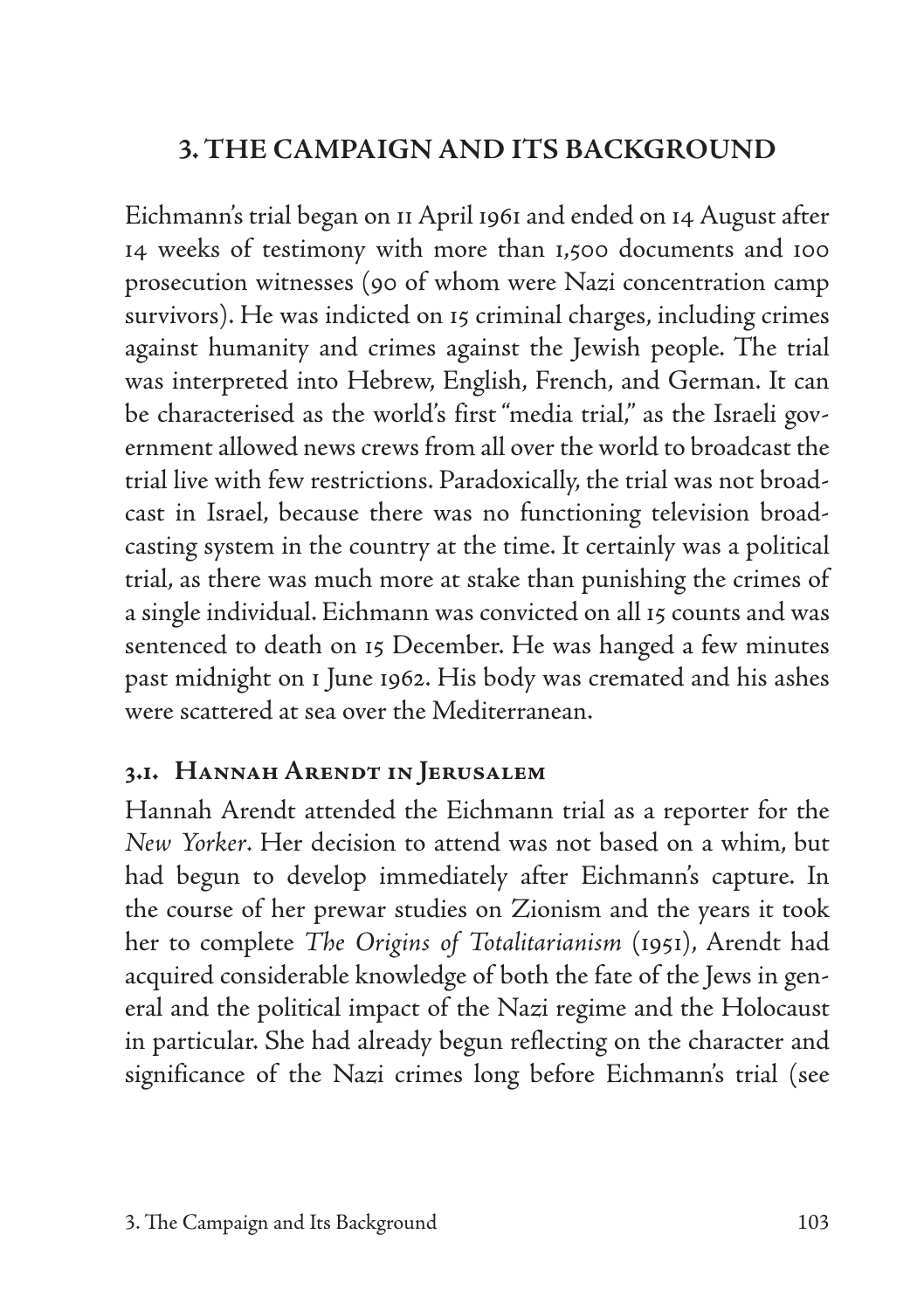e.g. Arendt 1945c; Arendt 1994), and she had discussed the matter in her close circle of friends with such intensity that, for example, Karl Jaspers had a strong sense that she would react negatively to the trial. In October 1960, he warned Arendt: "The Eichmann trial will be no pleasure for you. I'm afraid it cannot go well. I fear your criticism and think you will keep as much of it as possible to yourself." (Arendt 1985/1992, 404)

Despite Jaspers' warnings, Arendt was resolute. In December 1960, she explained to her *Lieber Verehrtester* that she would never be able to forgive herself if she did not go and see Eichmann with her own eyes without the mediation of the printed word. She pointed out that as she had left Germany so early (in 1933), she had never really come face-to-face with any Nazi criminals (Arendt 1985/1992, 410). Later commentators (see e.g. Young-Bruehl 1982; Barnouw 1990; Ring 1997) have interpreted Arendt's words to mean that for her, the Eichmann trial was first and foremost a chance for personal redemption. In retrospect, she herself admitted that it was indeed a *cura posterior* (Young-Bruehl 1982, 329).

Nevertheless, one should not dismiss the political aspects of Arendt's stance, as the presence of an undeniable aspect of personal reconciliation does not necessarily contradict with the desire to analyse and understand a phenomenon from a political point of view. In this respect, Arendt owed a great intellectual debt to both Heinrich Blücher and Karl Jaspers, as many of her thoughts about the case matured in discussions with her husband on the one hand, and in correspondence and personal discussions with her revered intellectual tutor on the other. This intellectual interaction was by no means one-sided, as Jaspers' views were also shaped in their mutual exchange of opinions and ideas. It seems clear that it was precisely Jaspers who encouraged and challenged her to pay more attention to the political significance of the case. He wrote: "Just as actions like Eichmann's [...] stand outside the pale of what is comprehensible in human and moral terms, so the legal basis of this trial is dubious.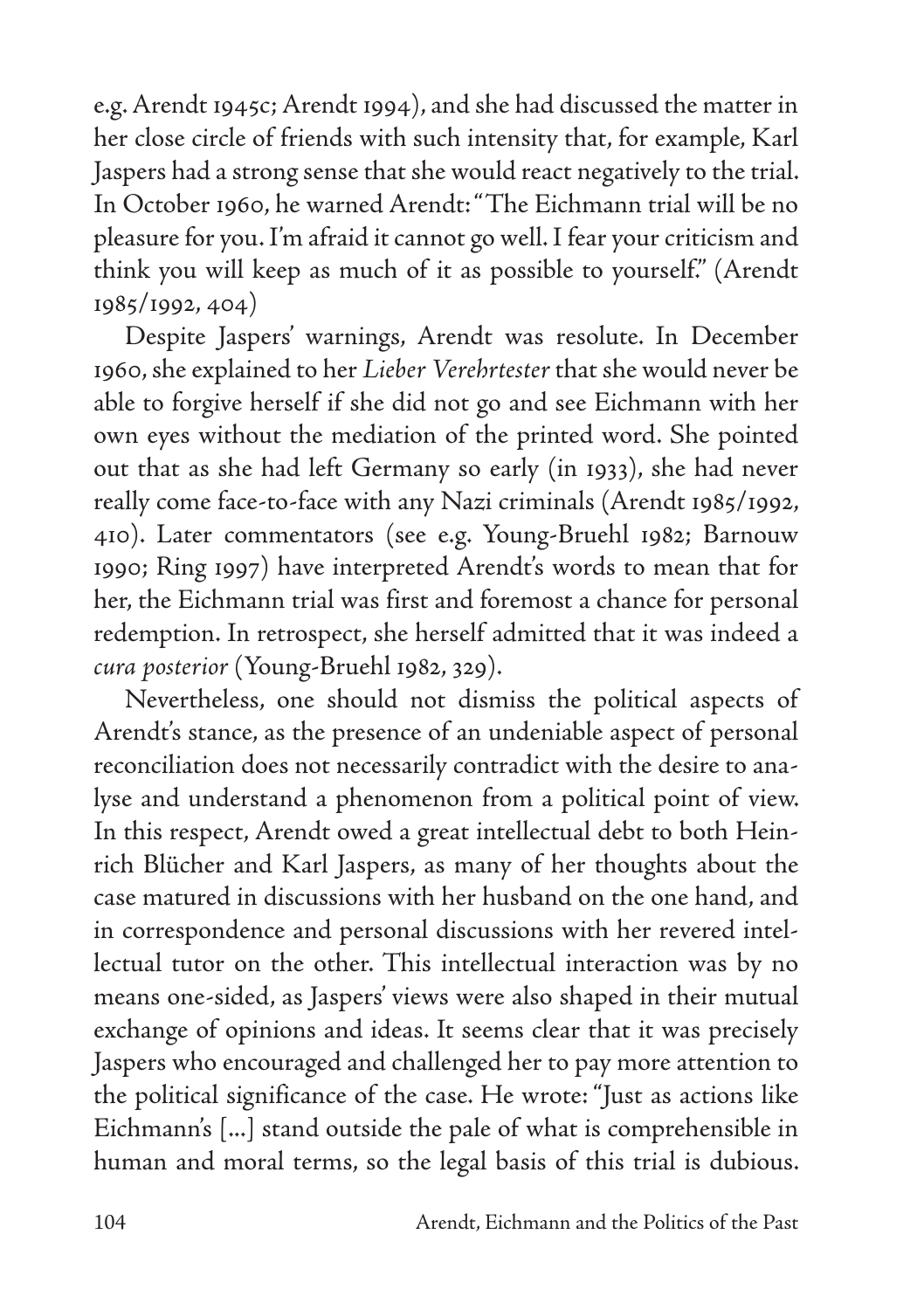Something other than law is at issue here – and to address it in legal terms is a mistake [...] Its significance is not in its being a legal trial but in its establishing of historical facts and serving as a reminder of those facts for humanity. The hearing of witnesses to history and the collecting of documents on such a scale and with such thoroughness would not be possible for any researcher. That this is being done in the guise of a trial is, granted, unavoidable, but it is shot through with incorrect attitudes, because of everything connected with it." (Arendt 1985/1992, 410–411)

In his following letter, Jaspers went on to explain what he meant by his claim that the actual significance of Eichmann's trial was not in its being a trial as such: "The political realm is of an importance that cannot be captured in legal terms [...] In the case of Eichmann this dimension is not involved; a dimension that in being 'political' has, as it were, dignity, is larger than law, and is woven into the fabric of fate. Something else is at issue here, something less important but still something of genuine concern to humanity. It has no dignity, but for the sake of truth and clarity it too has to be lifted out of the merely legal framework." (Arendt 1985/1992, 413)

In other words, in Jaspers' view, the trials of Eichmann and other Nazi criminals could not be compared or paralleled with previous war crime trials. Prior to the Second World War, the judgements passed by the victors on the vanquished had been regarded as political actions and as such were seen as distinct from legal actions. More precisely, earlier war crime trials had been political acts in a dualistic sense. On the one hand, they had given the victors the chance to reestablish their political dignity by punishing the vanquished, and, on the other hand, they had given the vanquished the chance to make a fresh political start by enduring a punishment. This principle could not be applied to the Nazi crimes. The trouble with Eichmann and the other Nazi criminals was that their crimes were irreconcilable and yet the only available means of dealing with them was through criminal trials. Jaspers was also convinced that passing sentence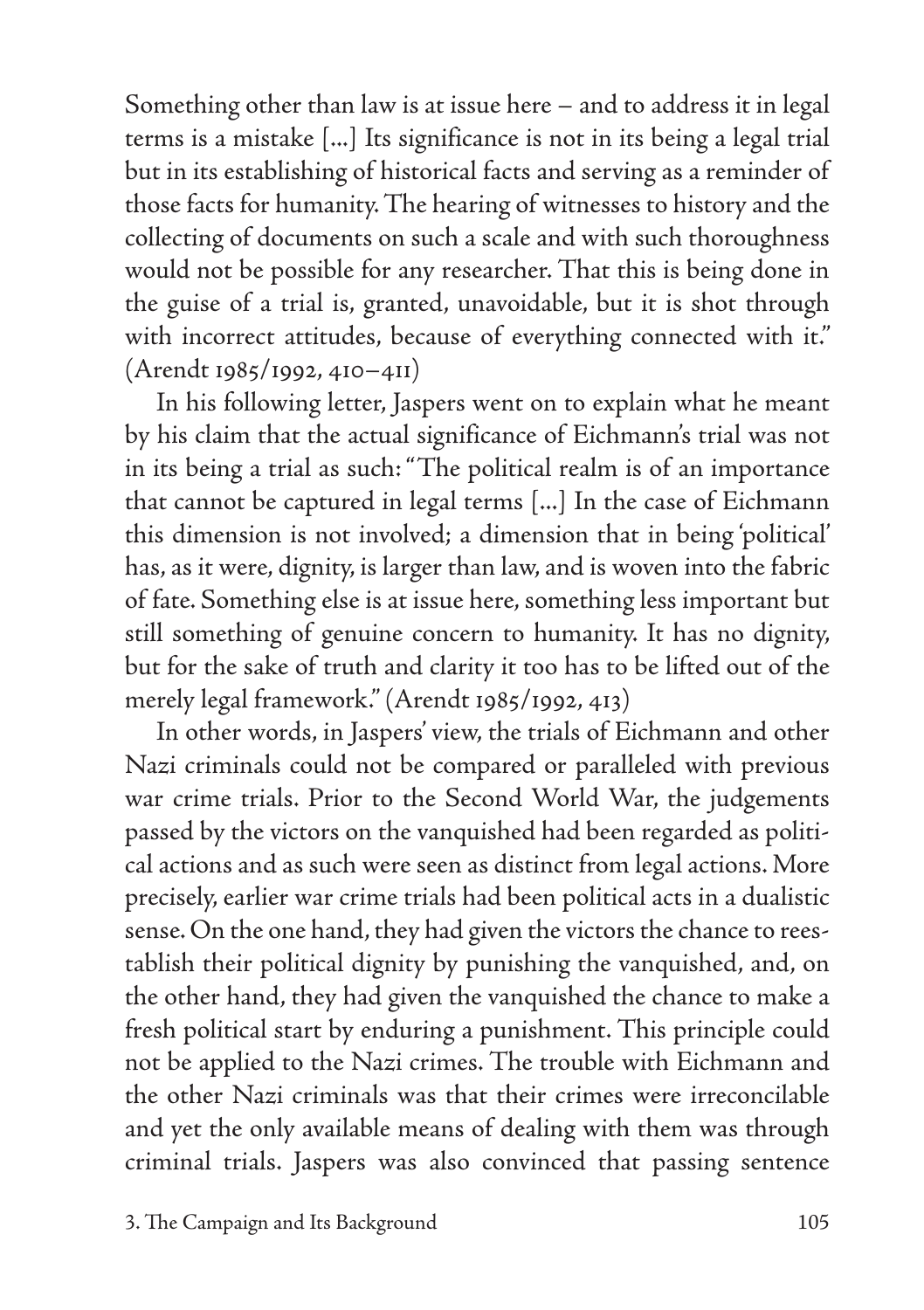on Nazi criminals lay beyond the scope of any individual state's legal jurisdiction. In his view, the establishment of an international tribunal was needed in order to guarantee the maximum impartiality of the court. He even toyed with the idea of not organising a formal trial at all, but rather a process of examination and clarification that would be followed by a declaration of Eichmann's guilt without punishment (Arendt 1985/1992, 413, 424–425).

Arendt acknowledged the problems related to the trials of Nazi criminals, but at the same time she was adamant that the organisation of a legal procedure was the only possible way of dealing with the Eichmann case. It is important to note that by this time she had already begun to deal with certain conclusions repeated in the trial report, although she seems to have failed to fully grasp what Jaspers meant when he referred to the political problems of the case. Firstly, Arendt did not dispute Israel's right to kidnap and try Eichmann. Instead, she viewed the problem as centring on the fact that there was no international criminal court in existence that was competent to try individuals regardless of their nationality, and she also connected the moral aspect of the case to this fact. Politically speaking, the problem lay in the fact that humankind had no tools other than legal ones with which to judge and pass sentence on those who had carried out acts that were so heinous that they could not even be adequately described either in legal or political terms. This situation brought Arendt back to her consideration of the juridical capacity to respond to similar problems in the future. She asked whether things would have been different had there been a law against *hostis humani generis*. In her view, the Eichmann case illustrated the need for the establishment of an international criminal court in The Hague (Arendt 1985/1992, 417–418).

Here we can see the early stages of Arendt's distinction between crimes against humanness and crimes against humanity, which she would later systematically apply to her judgement of Eichmann's conduct and guilt. Her correspondence with Jaspers reveals how it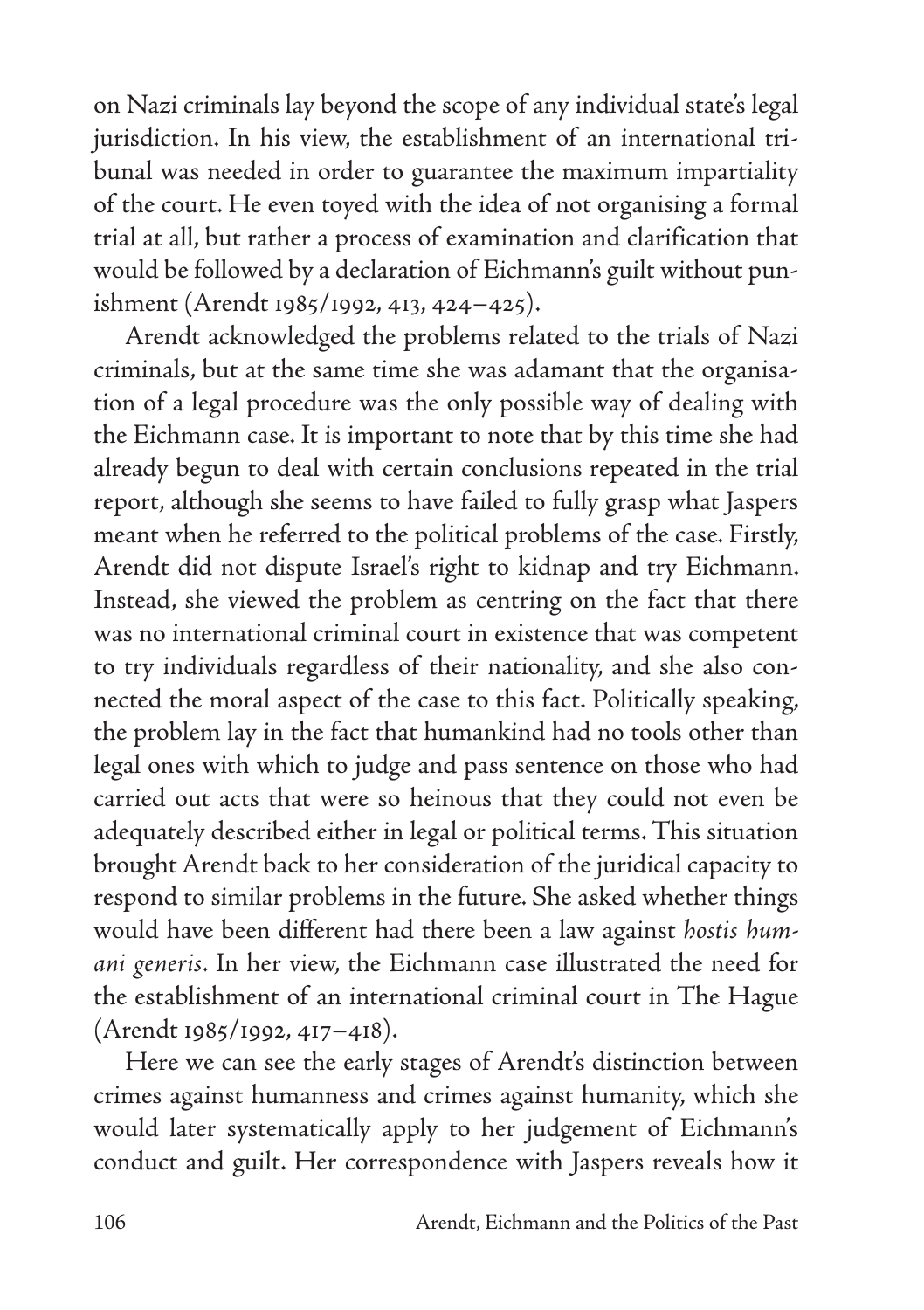matured slowly through their exchange of opinions regarding the nature of Eichmann's crimes. During the autumn of 1960, Arendt slowly began to move from the view according to which Eichmann's crimes had been committed primarily against the Jews towards the idea that they were actually crimes against humankind. In February 1961, she wrote: "The concept of *hostis humani generis* – however one translates it, but not: crime against humanness; but, rather, against humanity – is more or less indispensable to the trial. The crucial point is that although the crime at issue was committed primarily against the Jews, it is in no way limited to the Jews or the Jewish question." (Arendt 1985/1992, 423)

At first glance, it may appear as if Arendt simply adopted the distinction from Jaspers, who in January 1961 had pointed out that "what was done to the Jews was done not only to the Jews but essentially to humankind" (Arendt 1985/1992, 420). However, a subsequent letter from Jaspers to Arendt reveals that he only actually realised what he had written when Arendt applied the distinction in a more systematic fashion, after which he included it in his own conceptual sphere as Arendt's invention. Referring to an interview given by him, he wrote that he had taken "the liberty of using [Arendt's] distinction between 'crimes against humanity' and 'crimes against humanness'." (Arendt 1985/1992, 431)

Once developed, this distinction constituted one of the basic conceptual tools with which both Jaspers and Arendt approached and analysed the problem of Nazi crimes. Although its conceptual roots lie in the terminology of international criminal law developed during the 20th century in general and in the terminology adopted since the Nuremberg trials in particular, it surpassed the latter in one essential way that has yet to be fully understood. In fact, the English translation of the Arendt-Jaspers correspondence is an extremely clear reflection of the fact that this distinction has yet to find its way into the English-speaking world in general and the discourse of lawyers in particular. Neither the English language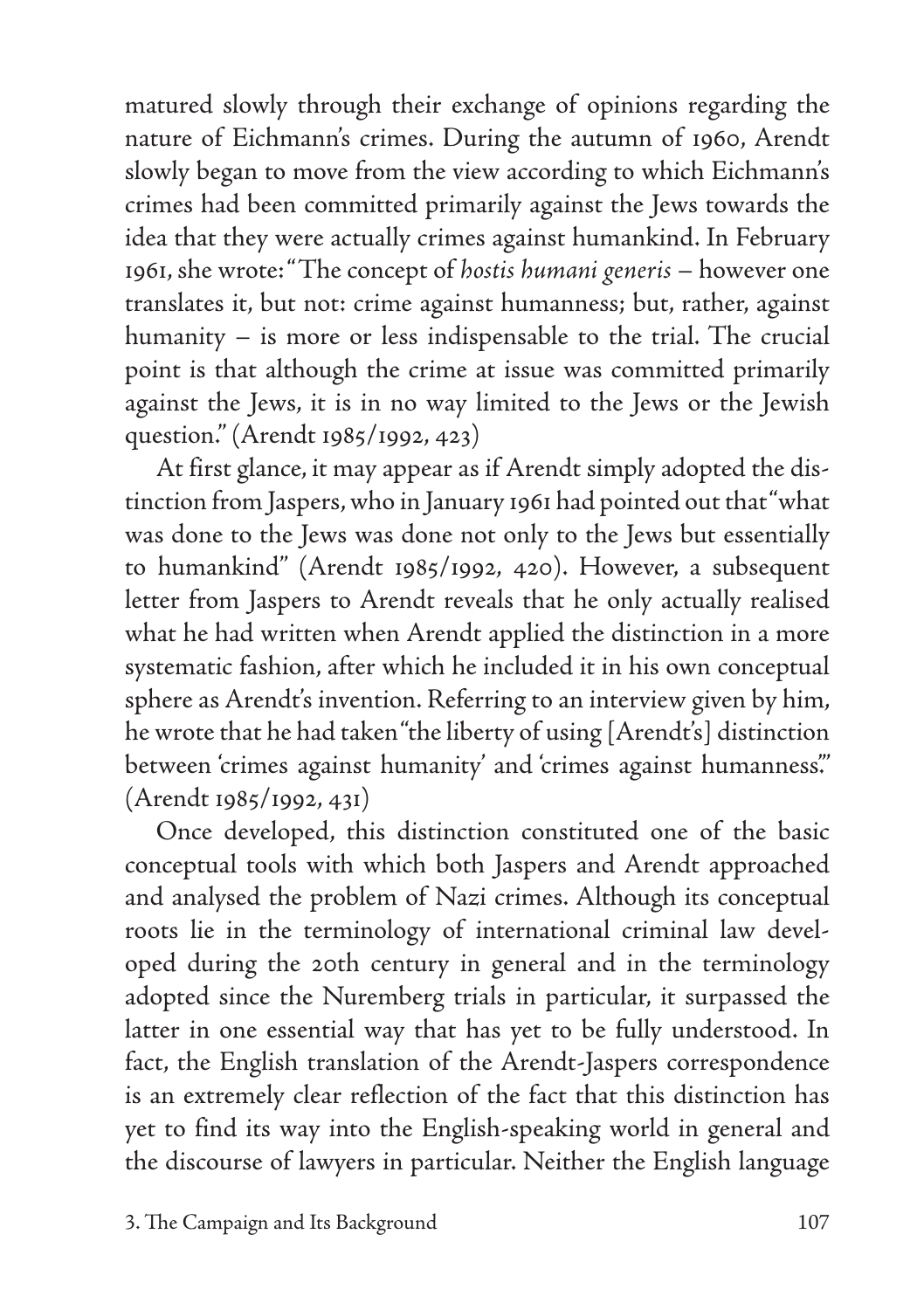nor juridical jargon clearly distinguishes between humanity and humaneness. The terms are occasionally even used synonymously to refer to the quality of being human, although the former is also sometimes used to refer to humankind and the latter to the quality of being human. Jaspers tackled this problem in a 1966 interview in *Commentary*:

But it fails to recognize the radical difference between war crimes and crimes against mankind (*Menschheit*). War crimes are crimes against humaneness (*Menschlichkeit*) – all those atrocities which are perpetrated against the enemy. A crime against mankind is the claim to the decision as to which groups of people are permitted or not permitted to live on earth, and to execute this claim through the deed of wholesale murder. Today one calls it genocide.

Basically, genocide signifies the execution of a judgment that another group of men, a people, is not to live on the earth. Anyone who makes a claim to this judgment and executes it, is a criminal against mankind. Such actions were taken against Jews, gypsies, and the mentally ill. All who have grasped this (Hannah Arendt first of all) today declare with express conviction: no man has the right to judge that a people should not exist. Anyone who on the basis of such a judgment plans the organized slaughter of a people and participates in it, does something that is fundamentally different from all crimes that have existed in the past. He acts against a principle inherent in being human as such, in the acknowledgement of what it means to be human. Mankind cannot live together with human beings who engage in something like this. ( Jaspers 1966, 35)

In other words, what must be distinguished from each other are two radically different types of crime: crimes against humaneness and crimes against humankind. This distinction is of vital importance in order to be able to grasp the nature of the crimes involved in Eichmann's case. They have two essential aspects. On the one hand, they were committed against humankind as a whole because they offend the inviolable human right of every human being to inhabit the earth. On the other hand, it is precisely because they offend this right that they are political in nature. As we will see later, Arendt formulated her judgement of Eichmann on the basis of this very idea: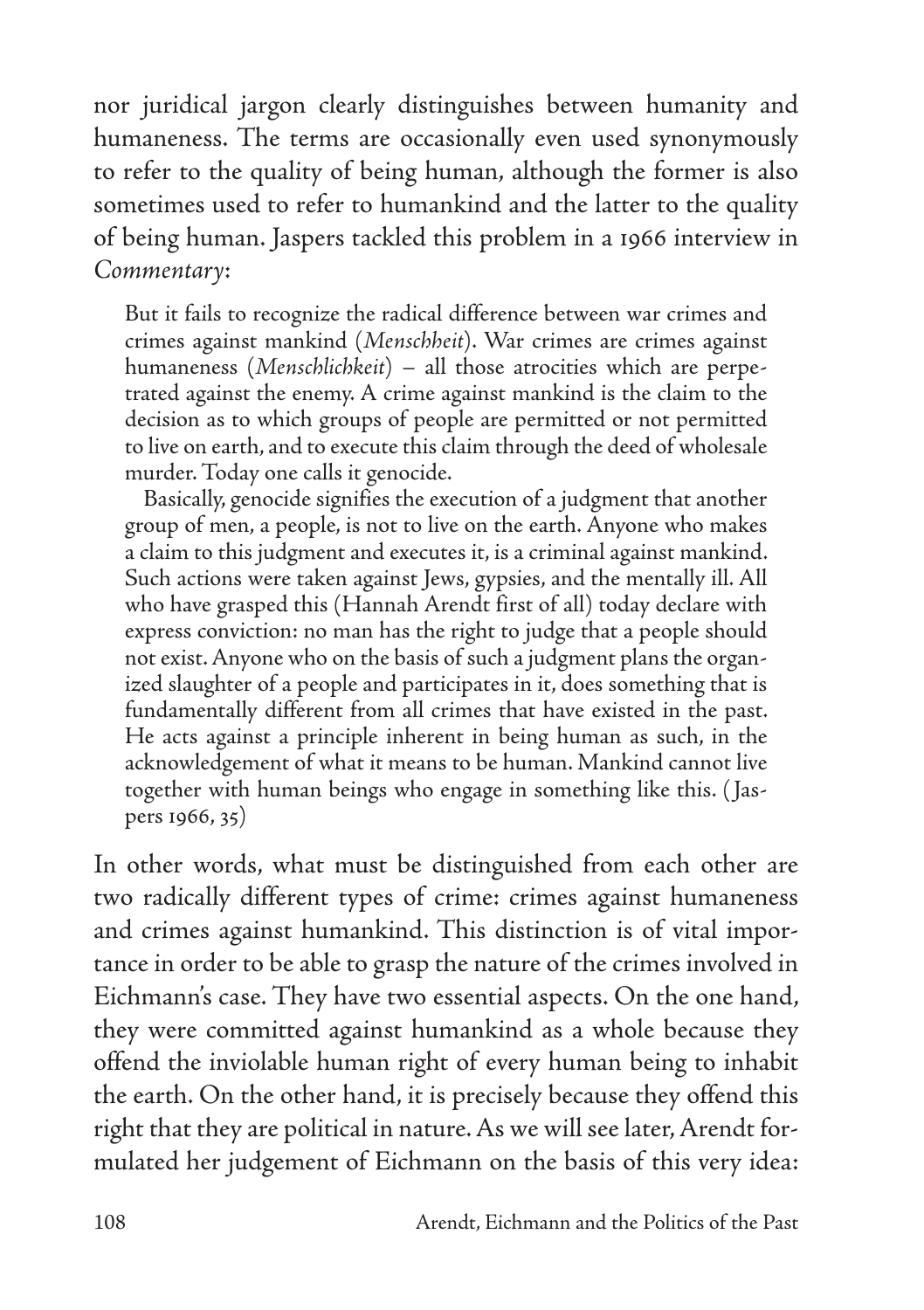she argued that Eichmann's greatest crime was his unwillingness to share the earth with the Jews.

Secondly, Arendt already presented her argument that the Jews had been partially responsible for their own destruction in this pretrial exchange of ideas with Jaspers: "I'm afraid that Eichmann will be able to prove, first of all, that no country wanted the Jews [...] and will demonstrate, second, to what a huge degree the Jews helped organize their own destruction. That is, of course, the naked truth, but this truth, if it is not really explained, could stir up more anti-Semitism than ten kidnappings. It is unfortunately a fact that Mr. Eichmann personally never harmed a hair on a single Jew's head, indeed, that neither he nor his accomplices even took part in selecting those who were sent to their deaths." (Arendt 1985/1992, 417)

This quote shows that Arendt did not invent her thesis of Jewish collaboration during the Eichmann trial and that it had actually constituted one of the basic components of her interpretive frame of Jewish history and politics far earlier. She originally adopted the notion of the Jews' partial responsibility for their own political fate from Bernard Lazare during the 1930s. She never abandoned this notion, but instead linked it with her criticism of Zionism, which also constituted an important aspect of her interpretive frame of the Eichmann trial (cf. Chapter One; Parvikko 1996).

Later, she became acquainted with the ambiguities of Jewish politics in the Third Reich while carrying out her research on the origins of totalitarianism (see Arendt 1951/1979). By the time it was published in the beginning of the 1950s, a number of other scholars had also pointed to the questionable role of the Jewish leadership in general and the Jewish Councils in particular under Nazi rule. One such scholar was the French Jewish historian, Léon Poliakov. In 1952, he published a study on the Third Reich and the Jews (*Bréviaire de la Haine: Le IIIe Reich et les Juifs),* which Arendt reviewed for *Commentary*. This review shows that Arendt had indeed formed her critical stance towards the role of the *Judenräte*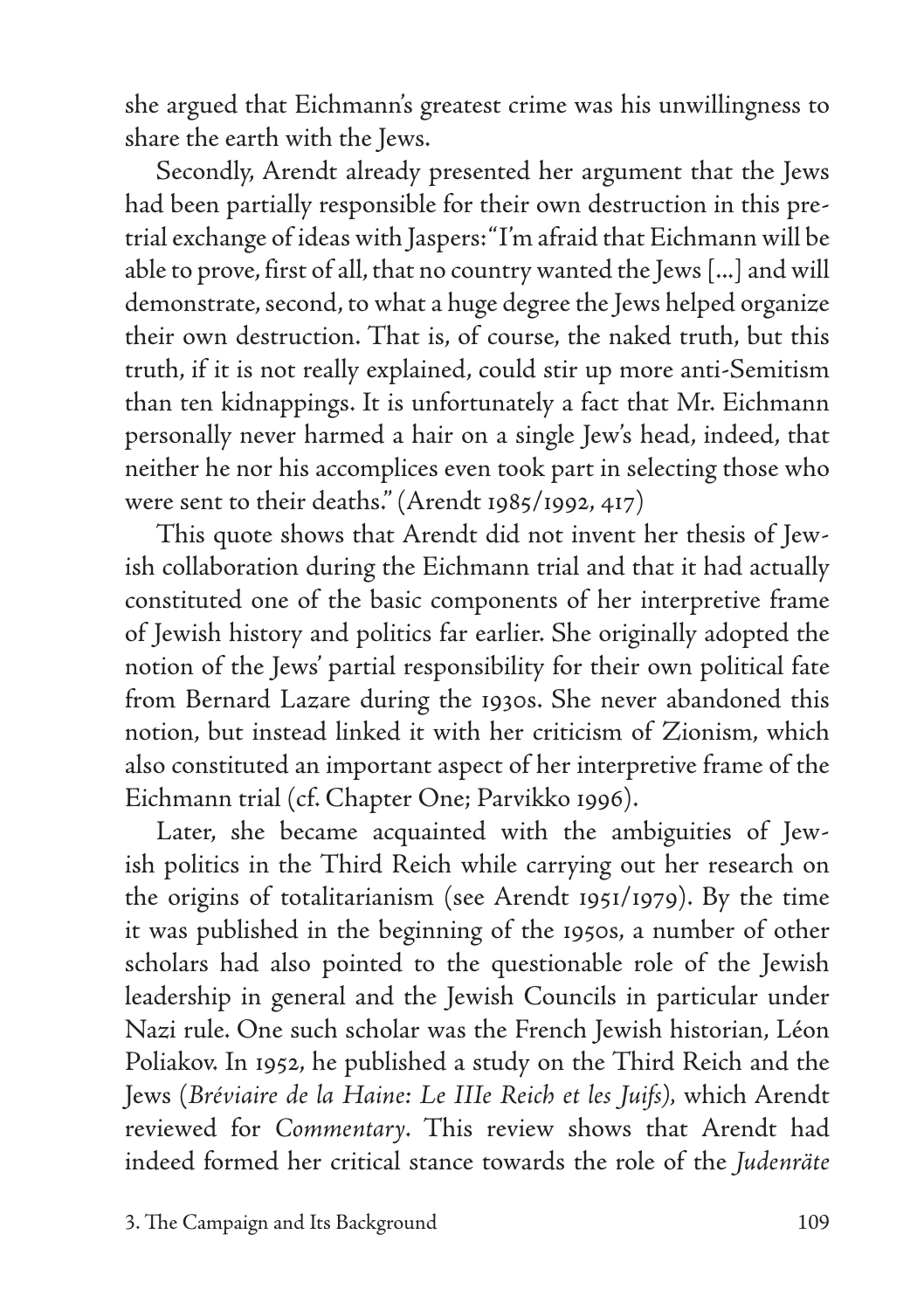well before Eichmann's trial, and that she was not the only Jewish scholar who also wanted to highlight the less honourable aspects of Jewish conduct. In her review, she praised Poliakov for his integrity and objectivity precisely because of his account of the ghettos and the role of their *Judenräte*:

He neither accuses nor excuses, but reports fully and faithfully what the sources tell him – the growing apathy of the victims as well as their occasional heroism, the terrible dilemma of the *Judenräte*, their despair as well as their confusion, their complicity and their sometimes pathetically ludicrous ambitions. In the famous and very influential *Reichsvertretung* of German Jews, which functioned smoothly until the last German Jew had been deported, he sees the forerunner of the *Judenräte* of the Polish ghettos; he makes it clear that the German Jews, in this respect too, served the Nazis as guinea pigs in their investigation of the problem of how to get people to help carry out their own death sentences, the last turn of the screw in the totalitarian scheme of total domination. (Arendt 1952, 458–459)

The massive amount of evidence presented by the prosecution did not cause Arendt to change her mind, but, rather, confirmed her conviction that the Jewish leadership had indeed cooperated with the Nazis. In addition, this cooperation was well known in Israel, and the 1950 Law of Punishment of the Nazis and Their Collaborators included an article on the basis of which Jewish collaborators could be convicted. The situation became delicate precisely because of the fact that a number of former collaborators were living in Israel and trying desperately to hide their role in the destruction of the Jews, and now the Eichmann trial threatened to reveal them and reopen the debate over collaboration.

Hannah Arendt was to learn that, for example, the case of Rudolf Kastner, which she mentioned in her report, was more serious than she had initially realised. During the war years, Kastner had been the vice president of the Hungarian Zionist Organisation, and when Eichmann arrived with his men in 1944 "to resolve the Hungarian Jewish problem," he was the man with whom the latter negotiated. The ambiguous result of these negotiations was that Kastner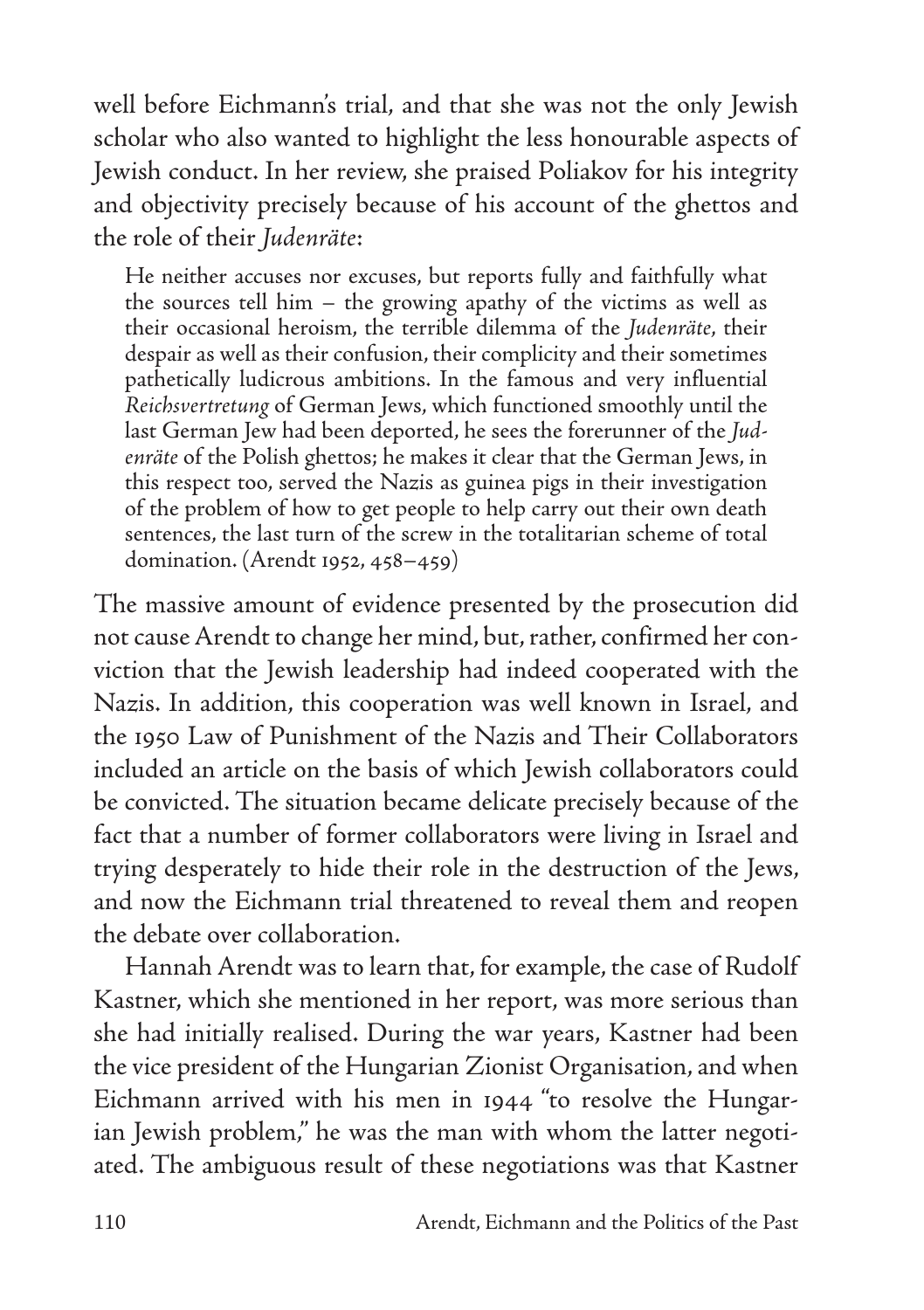managed to save a number of his relatives and friends while the rest of the Hungarian Jews were shipped to Auschwitz. Nevertheless, this did not prevent Kastner from rising to a high government position in Israel until a journalist revealed his past, publicly accusing him of having collaborated with the Nazis. Kastner responded by suing for libel. In the first proceedings, Judge Benjamin Halevi, who later became one of the three judges in the Eichmann trial, found that Kastner had "sold his soul to the devil" and cleared the journalist of libel. Kastner appealed the case and declared that he would "spill the beans" unless he was vindicated. By "spilling the beans" he meant that he would have publicly revealed the links between the Nazis, the Jewish Agency, and the Palestinian party leaders. At this point he was murdered, and it remains unclear to this day whether the murder was executed by Hungarian survivors of the Holocaust or the Israeli secret police. Both had good reason to do the job (Arendt 1985/1992, 510; for more details, see Segev 1991/1993, 255–320; Bilsky 2004, 19–82).

It is rarely pointed out that Arendt already had a strong preconception of Eichmann's persona before the start of the trial, and it did not really change over its course, eventually culminating in her thesis of the banality of evil. For years, Arendt and her husband had been considering the possibility that evil was a superfluous phenomenon (Young-Bruehl 1982, 330). These considerations had already penetrated Arendt's interpretation of evil in *The Origins of Totalitarianism* (1951). In it, she argued that "radical evil has emerged in connection with a system in which all men have become equally superfluous" (Arendt 1951/1979, 459). The connection of radical evil to superfluousness was Arendt's first step away from the traditional understanding of evil, although she did not yet utilise the notion of banal evil. She made this connection by asking where evil comes from. Through pondering this question she realised that "it is inherent in our entire philosophical tradition that we cannot conceive of a 'radical evil,' and this is true both for Christian theology, which conceded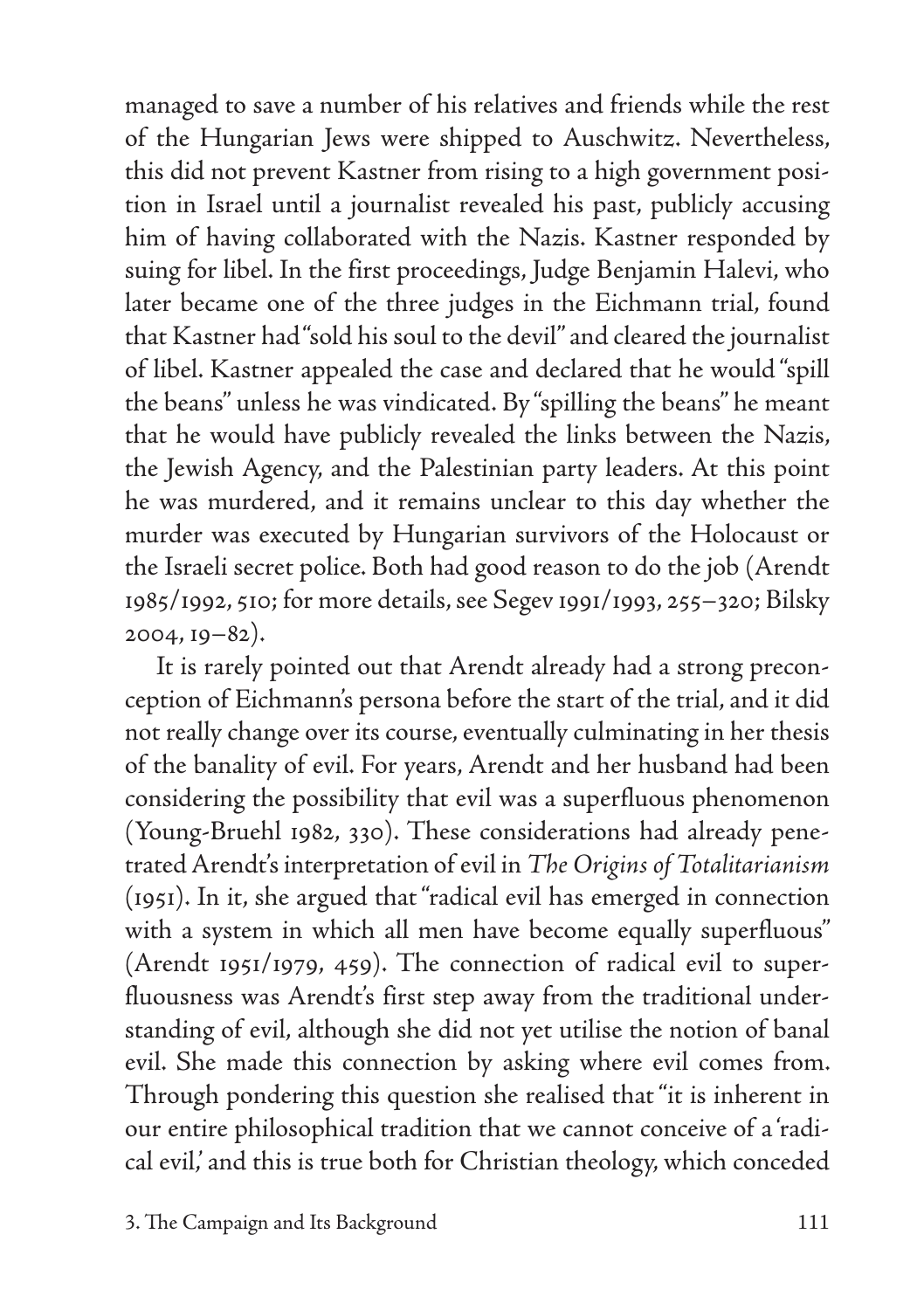even to the Devil himself a celestial origin, as well as for Kant, the only philosopher who, in the word he coined for it, at least must have suspected the existence of this evil even though he immediately rationalized it in the concept of a 'perverted ill will' that could be explained by comprehensible motives." (Arendt 1951/1979, 459)

In other words, the main problem with the Western philosophical tradition was that it had tried to *understand* evil. This attempt to understand evil had led both philosophers and theologians to search for the origin and cause of evil outside of itself, in its conceptual opposite, which is, of course, goodness. Consequently, evil could not be conceived of as an autonomous phenomenon which could be explained only in its unprecedentedness and radicality. Rather, it was conceived of as a perverted version of goodness. Evil men became fallen angels who had somehow been seduced to commit evil deeds.

In Arendt's view, this kind of tradition could not provide any help in the attempt to explain totalitarian evil: "Therefore, we actually have nothing to fall back on in order to understand a phenomenon that nevertheless confronts us with its overpowering reality and breaks down all standards we know." (Arendt 1951/1979, 459) In other words, in *The Origins of Totalitarianism*, Arendt wanted to cut the tie between goodness and evil and approach evil in its own terms. Only in this way was it possible to see that there was nothing celestial, God-given or inherent in the character of evil. Evil deeds were neither unavoidable nor predetermined. Conversely, they were radically new phenomena and as such superfluous, belonging to those matters which could also have been otherwise, i.e. belonging to the sphere of things which could have had an alternative outcome.

However, the term radical evil refers to the fact that at this point Arendt still believed that evil deeds were somehow profound and deeply rooted. More precisely, she distinguished between the "normal evil" of normal political regimes and the absolute evil of totalitarian regimes: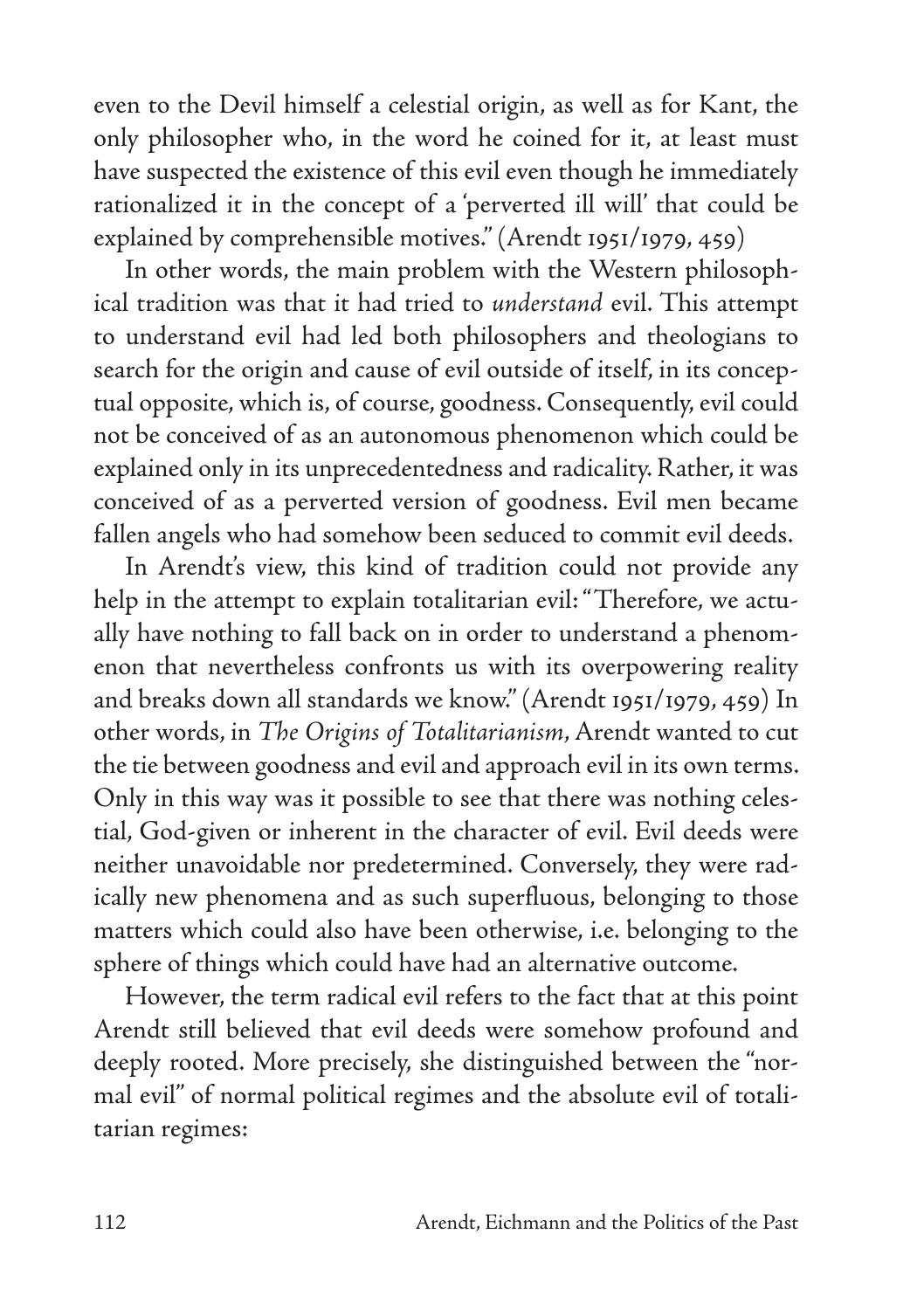[t]otalitarian regimes have discovered without knowing it that there are crimes which men can neither punish nor forgive. When the impossible was made possible it became the unpunishable, unforgivable absolute evil which could no longer be understood and explained by the evil motives of self-interest, greed, covetousness, resentment, lust for power, and cowardice; and which therefore anger could not revenge, love could not endure, friendship could not forgive. Just as the victims in the death factories or the holes of oblivion are no longer 'human' in the eyes of their executioners, so this newest species of criminals is beyond the pale even of solidarity in human sinfulness. (Arendt 1951/1979, 459)

It seems obvious that at this point Arendt still believed that evil deeds were somehow connected to the evil nature of their doer. Conversely to the Christian tradition, however, this nature or essence should not be traced back to its own opposite, to goodness, but should instead be conceived of in its novelty. She still had quite a way to go until she was able to link superfluousness with banality, however. Here, Heinrich Blücher's impact on her thought was decisive. As a passionate theoretician of the military strategies of the Nazi regime, he had pointed to the fact that the Nazi programme of the Final Solution was totally superfluous in military terms; the Nazis simply did not need the destruction of Jews in order to win the war and conquer the world. On the contrary, they wasted an incomprehensibly large amount of their military resources on this operation, which disrupted rather than benefited the *Wehrmacht* (Young-Bruehl 1982, 222).

As far as I can see, it was Eichmann's personal presence as he stood in his glass booth over the course of the trial that made Arendt change her mind. There seemed to be nothing essentially evil in Eichmann's character: despite the evil nature of his deeds, he was not a devil. And despite their evil nature, there was nothing inherently superhuman or devilish in his deeds. In fact, they were strikingly banal. This view is well expressed in Arendt's first letter to Jaspers after the beginning of the trial: "Eichmann is no eagle; rather, a ghost who has a cold on top of that and minute by minute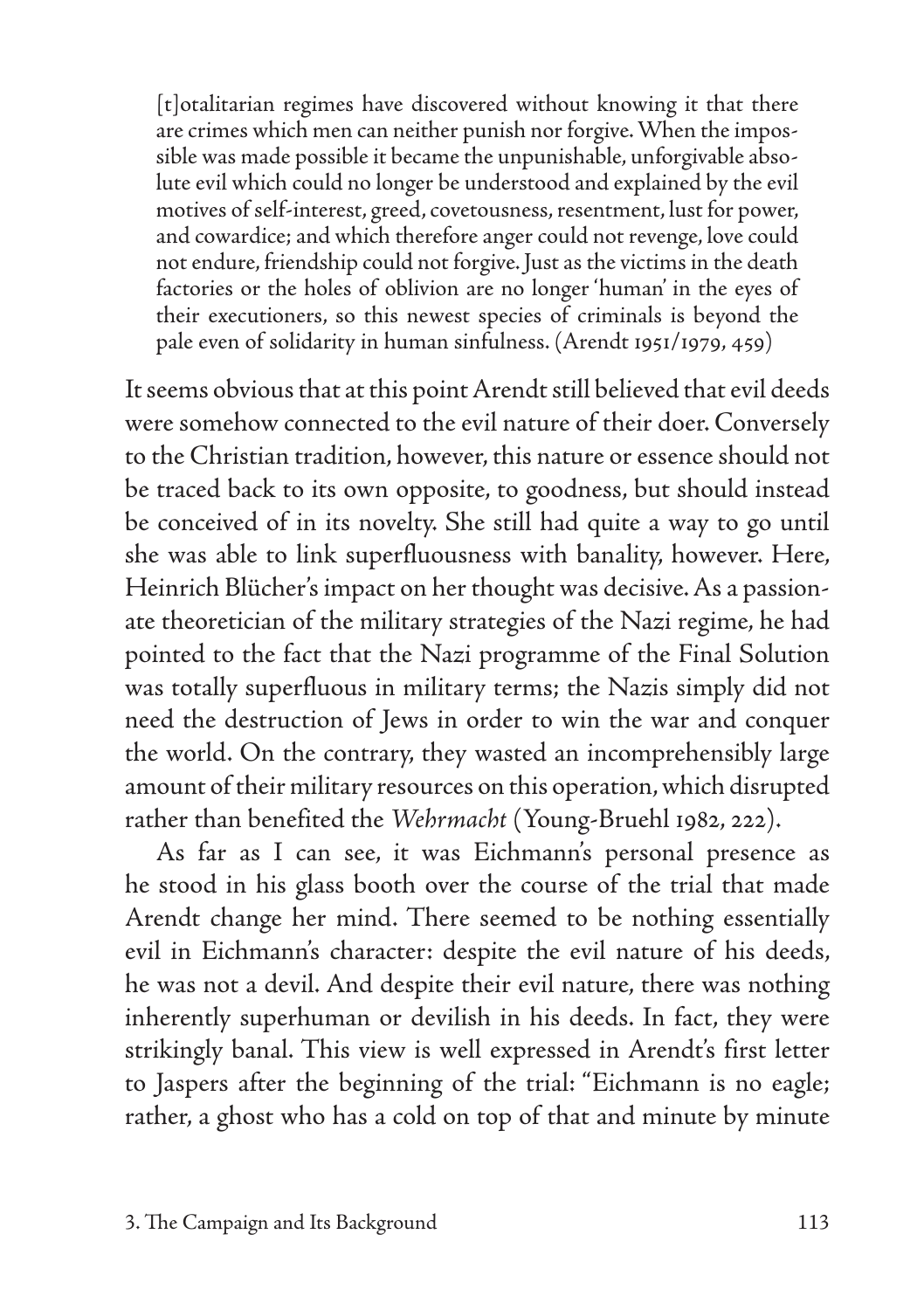fades in substance, as it were, in his glass box." (Arendt 1985/1992, 434) Compared with traditional interpretations of evil in European philosophy, here was the novelty of Arendt's interpretation of Eichmann's evil. Nevertheless, as I showed in Chapter Two, Arendt was not alone in noting that Eichmann's concrete figure did not correspond to the image painted of him prior to the trial. On the contrary, Eichmann's shallowness was noted by a number of journalists who reported their observations to their readership. In all probability, Arendt's stance was also influenced by other reporters and journalists who attended the trial.

## **3.2. "Declaration of War"8**

Arendt had a very flexible contract with the *New Yorker*. She had no deadlines and could write as much as she pleased. Five pieces were published in the February and March 1963 issues of the *New Yorker,*  and a slightly extended version of them was published in book form in the spring of 1963. An expanded version of the first book was published in 1965.

The storm surrounding Arendt's report already began to stir before all five of the initial articles were printed. Elisabeth Young-Bruehl (1982, 328–378) has presented a very comprehensive and detailed account of the uproar they caused, and there is no need to repeat every single detail of it here. In the following, I will focus on some of the most important and noteworthy features of the public campaign against Arendt, all of which are relevant in the context of the present study.

<sup>8.</sup> In this subchapter I have chosen to imitate the American political language in terms of its abundant usage of military vocabulary and metaphors. Both the contemporary debate surrounding Arendt's book and the past assessments and descriptions of it have taken this jargon for granted without questioning whether it is sensible to deal with a literary debate in such warlike terms.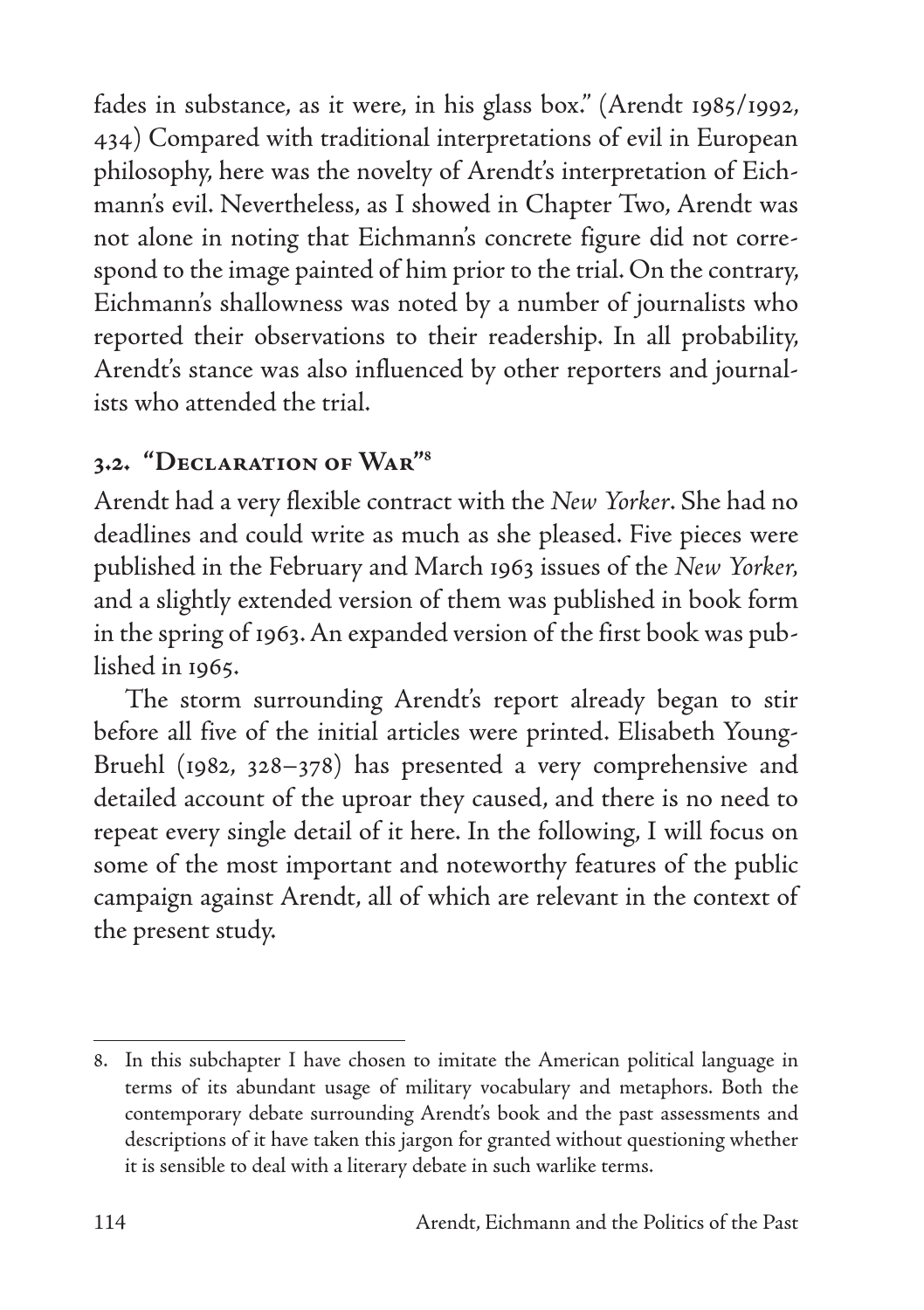The first published accounts of Arendt's report indicate that the controversy did not arise spontaneously among the magazine's general readership. Rather, the central American Jewish organisations waged a deliberate campaign against Arendt. Among the initial reactions to Arendt's articles were also a number of contributions which openly and deliberately took Arendt's side and praised her courage in pointing out the weaknesses and shortcomings of Jewish politics. In retrospect, it may seem strange that such powerful Jewish organisations even bothered to waste their time attacking a single report on the trial. In order to fully understand their conduct, one must bear in mind that their deliberate aim was to control the public image of Eichmann and his role in the Final Solution. In order to achieve this goal, they cooperated with the Israeli authorities to a certain extent and also drew on their own line of argumentation in an attempt to conceal certain unpleasant traits of their own history and policy during the Nazi regime.

More precisely, together with the Israeli authorities, these organisations wanted to portray Eichmann as an inhuman and devilish monster, although at the same time they tried to conceal the fact that the rescue operations put together by the American Jewish organisations during the war were not as efficient as they could have been. More importantly, the rescue efforts followed a certain selective pattern that had an unhappy parallel with the Nazi selection of the Jews; the American Jewish organisations never campaigned for the organisation of a rescue operation to save all Jews regardless of their social status and wealth, but instead gave preference to socially, economically or artistically prosperous individuals who would be able to enrich American social and artistic life. Hannah Arendt herself was someone who fit these criteria. In America, Günther Stern, Arendt's former husband, was able to speak on her behalf, and in Europe she could appeal to her former position as an official of the Youth Aliyah in Paris (for more details see Young-Bruehl 1982, 158–159).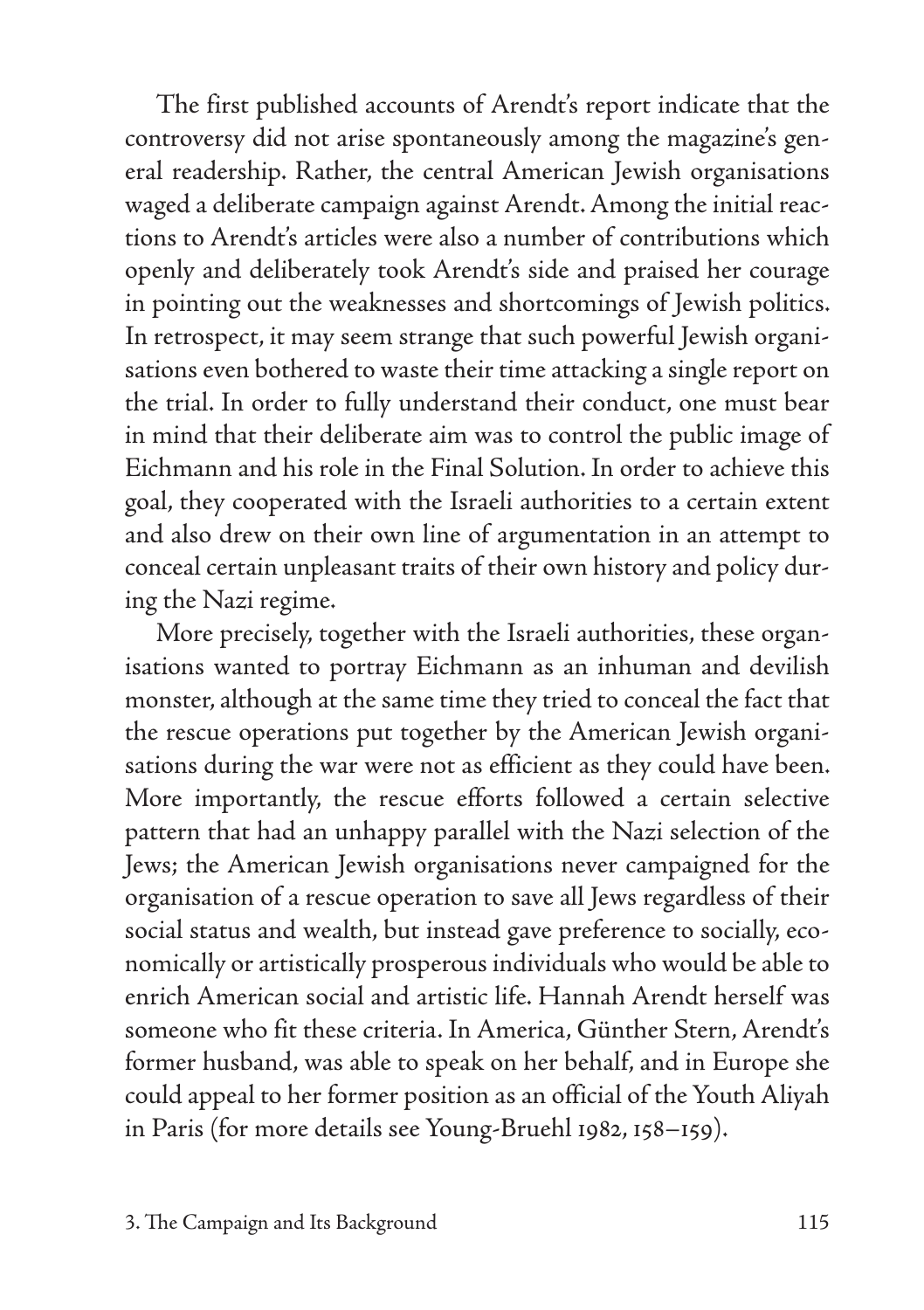Jewish organisations' desire to control both the public image of Eichmann and wartime Jewish politics was not, however, a direct result of the publication of Arendt's report, but had guided their entire postwar policy. This was reflected in the fact that they were never satisfied with the contributions of independent scholars on the Holocaust, choosing instead to produce their own material. An important part of this strategy was to systematically attack any and all contributions that did not support the image portrayed by them. Hence, Arendt was by no means the only victim of the public offensive by Jewish organisations. However, what distinguishes the campaign organised against her from all the others was its immensity, perseverance, and obscenity. Not even Raul Hilberg, whose book on *The Destruction of the European Jews* (1961) was fiercely criticised by authoritative Jewish quarters, received as many personal insults and disproportioned distortions as Arendt (cf. Hilberg 1996).

In 1961, the World Jewish Congress did not trust the image of Eichmann portrayed in the press (see Section 2.5.) and decided instead to widely distribute its own pamphlet designed to show that Eichmann had indeed been the person responsible for carrying out the Final Solution. The portrait painted in the pamphlet depicted Eichmann as an inhuman monster and was intended to enlighten the public about the motivations and actions of this "mass liquidator" of the Jews, thus putting it in a better position to follow the proceedings (Young-Bruehl 1982, 342). Thus, it is no wonder that the Jewish organisations became suspicious when they noticed that Arendt did not accept their image of Eichmann, not to mention her criticism concerning the trial proceedings, Israeli politics and the role of the Jewish establishment in the destruction of the European Jews.

But why was it that the Jewish organisations needed an image of Eichmann as a monster? Peter Novick has pointed out that until the trial there was widespread reluctance in America to see Jews portrayed as victims, fuelled by the fear that parading the Nazi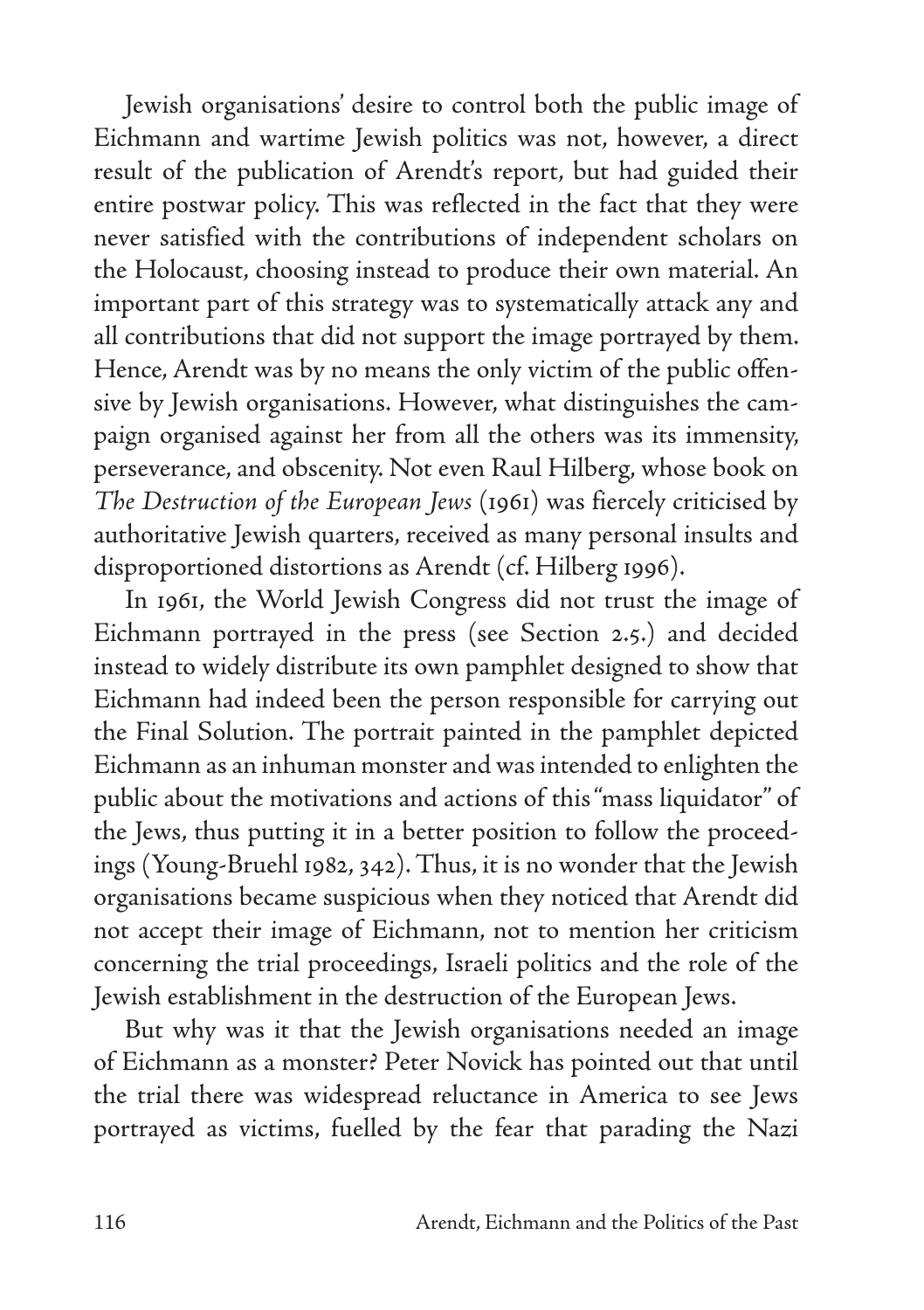atrocities might spark antisemitic incidents. The Israelis mainly agreed with this view, and the state of Israel, too, painted an image of the courageous and self-reliant Jew as standing up for his rights and fighting against all odds (Novick 1999, 131).

The Eichmann trial and its "exhibition" and parading of the victims and their suffering, which was organised by Gideon Hausner, compelled these organisations to change their strategy and the tone of their propaganda. They attempted to find a way to represent the Nazi evil as an irresistible and unbeatable evil by using Eichmann as its incarnation. This change in propagandistic tone was difficult enough to master without having to battle external critical voices. Arendt became a victim of this situation because her remarks about Eichmann as being an ordinary man and her doubts about the dedication of the Jewish resistance and rescue operations aroused a great deal of anxiety within leading Jewish circles.9

The Jewish organisations' desire to control the public reception not only of the Eichmann case but also the Holocaust was also reflected in the way in which the campaign against Arendt was initiated. The first step was taken in March 1963 when Siegfried Moses, the president of the Leo Baeck Institute and an old acquaintance of Arendt's, sent her a letter on behalf of the Council of Jews from Germany. In it, he warned that the Council was preparing to "wage a war" against Arendt, the historian Raul Hilberg's *The Destruction of the European Jews* (1961), and the psychologist Bruno Bettelheim's *Freedom from Ghetto Thinking* (1962).

<sup>9.</sup> Novick has also pointed out that the backlash that the Jewish agencies had anticipated never actually took place. What happened instead was that the Eichmann trial broke 15 years of near silence on the Holocaust in American public discourse. Moreover, there was a shift in focus from the German perpetrators to the Jewish victims of the Nazi regime (Novick 1999, 144). I will come back to this shift in the two final chapters of this book.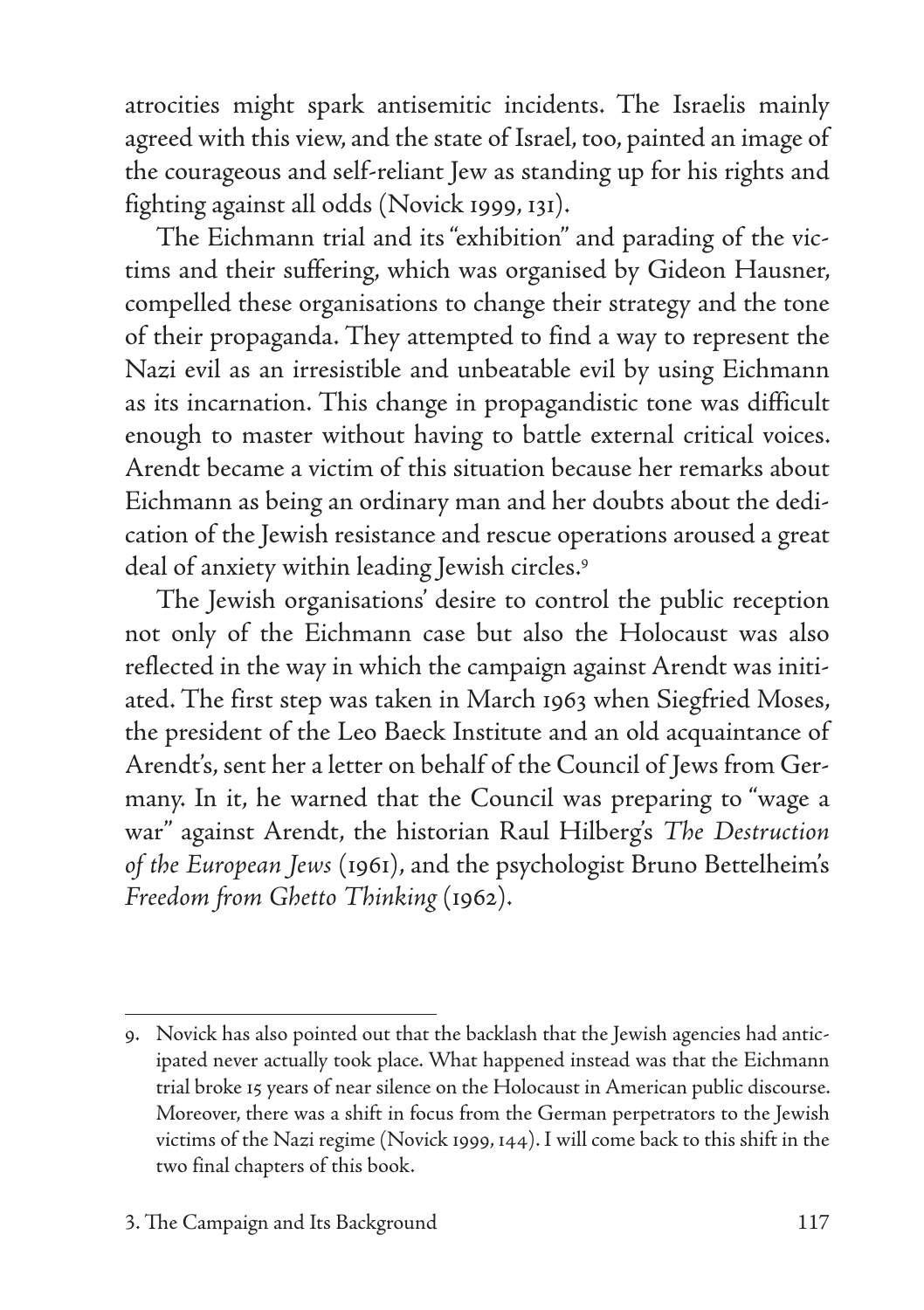Meanwhile, another quarter also was sharpening its battle-axes. On 8 March, the *Reconstructionist<sup>to</sup>* published a scathing review of Hilberg's book, arguing against his thesis that the European Jews had contributed to their own destruction by cooperating with the Nazis. In the *Reconstructionist*'s view, the Jewish cooperation was actually an expression of Jewish passive heroism, which was a higher form of heroism than fighting on the battlefield (Goodman 1963, 30).

This same line of argumentation was repeated on 22 March in an editorial that fiercely attacked Arendt's *New Yorker* articles. It claimed that Arendt's interpretation of the events was "tasteless," "vicious," "beyond decency," and "insensitive". It was focused primarily against Arendt's view of the role of the Jewish leadership, basing its argumentation on the notion that Arendt's conception of the task of judgement was entirely erroneous:

To sit in judgment on those who lived during the period of Nazi terror while we enjoy the security of another age is to besmirch the men and women whose memories are most dear and precious to our people. Many of them were unwilling martyrs, many others were unsung heroes. From this distance, honor and human sympathy demand that we do not use the measuring rod of judgment in such a punctilious and unsympathetic fashion.  $(Cahn<sup>n</sup> 1963, 6)$ 

In this way, together with other Jewish quarters, the *Reconstructionist*  preferred to hide all the ambiguous and questionable aspects of the Jewish conduct during the war years and offer a heroic story instead.

I mentioned earlier that the campaign and controversy over Arendt's book was preceded by attacks against Hilberg and Bettel-

<sup>10.</sup> *Reconstructionist* was published by the Jewish Reconstructionist Foundation, which claimed to be dedicated to the advancement of Judaism as an evolving religious civilisation, to the upbuilding of Eretz Israel as the spiritual centre of the Jewish people, and to the furtherance of universal freedom, justice, and peace (*American Jewish Yearbook* 1964, 371).

<sup>11.</sup> Rabbi Judah Cahn, who wrote the editorial, was the spiritual leader of New York's Metropolitan Synagogue.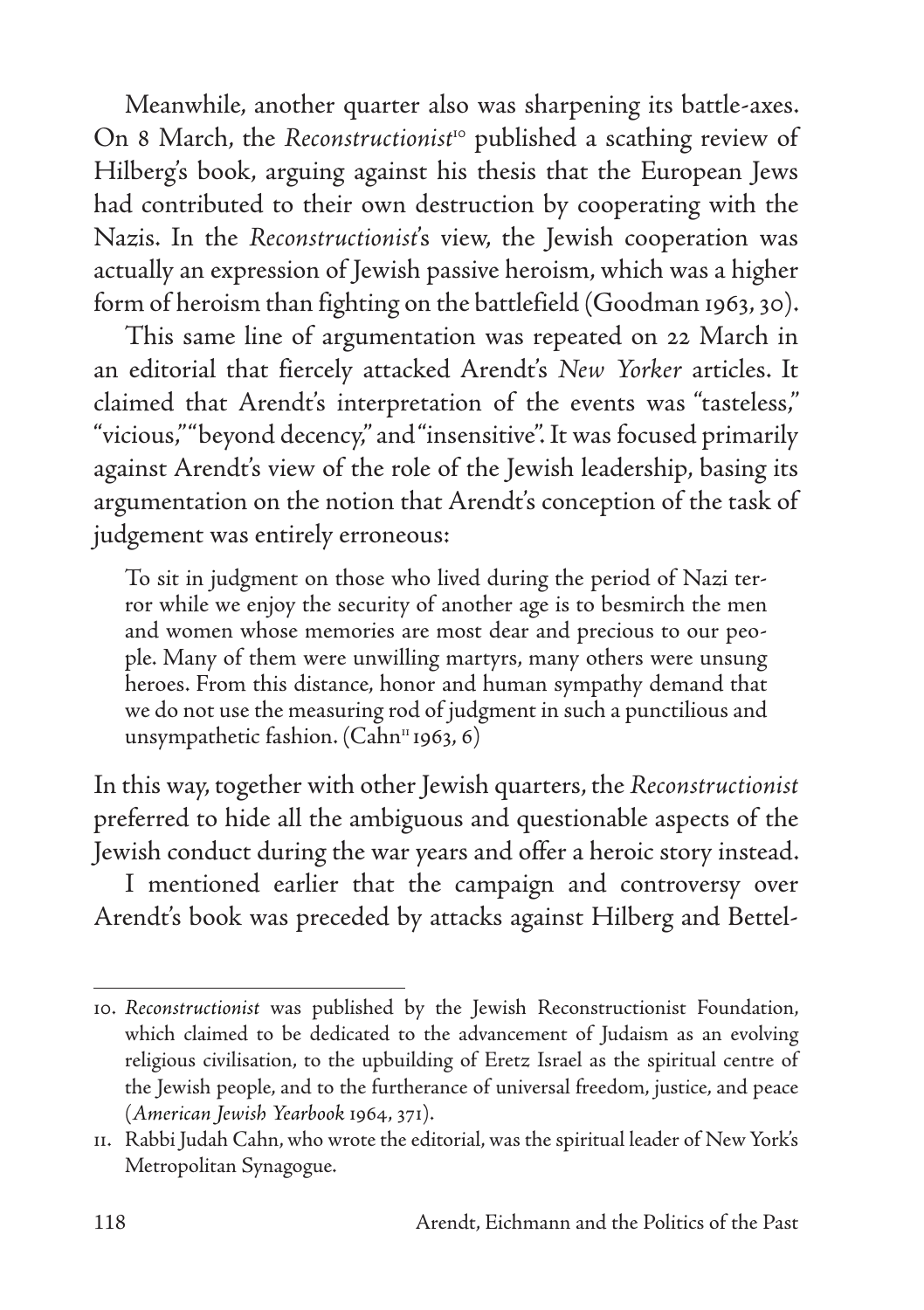heim. Although these texts did indeed become a permanent part of the controversy, they remained quite marginal compared with the storm caused by Arendt's book. Jennifer Ring (1997) has presented the interesting argument that Arendt's enemies were too highly influenced by a traditional masculine way of thinking to really offend two distinguished male scholars, whereas Arendt was an impudent female who had forgotten her status and deserved to be taught a lesson. Ring's argument is supported by certain accusations which were attacks on Arendt's personal characteristics as opposed to her book. A prime example of this kind of argumentative style is William Gutman's contribution in *Aufbau-Reconstruction:*

It seems that the main characteristic of Dr. Arendt's writings is to avoid the heart of the matter in favor of peripheral points, no matter how accurate, thus turning peripheral points into the heart of the matter. The motivating source of such procedure, within the framework of great erudition and logic, may usually be found in the desire to be different – a mark of originality. Such attitude grows out of what Alfred Adler has called 'the masculine protest' in a woman, the striving to equal the male intellect or to surpass it. Jung has called it the woman's 'animus', her masculine component which, under provocation, operates in the form of contradiction for its own sake resulting in opinionated views instead of balanced judgment. (Gutman 1963, 14)

Following these initial steps, the main battlefield of the war was established on the pages of *Aufbau-Reconstruction,* which published the condemning statement of the Council of Jews from Germany together with three other condemning accounts on 29 March. Meanwhile, the Anti-Defamation League (ADL) of B'nai B'rith<sup>12</sup> joined the war by sending out a memorandum to all its regional

<sup>12.</sup> B'nai B'rith is a Jewish service organisation founded in 1843, which is engaged in educational and philanthropic programmes in such fields as youth work, community relations, adult Jewish education, aid to Israel, international affairs, service to veterans, and citizenship and civic projects. In 1913, it founded an anti-defamation league, which seeks to combat antisemitism and secure justice for all citizens alike (*American Jewish Yearbook* 1964, 363, 379).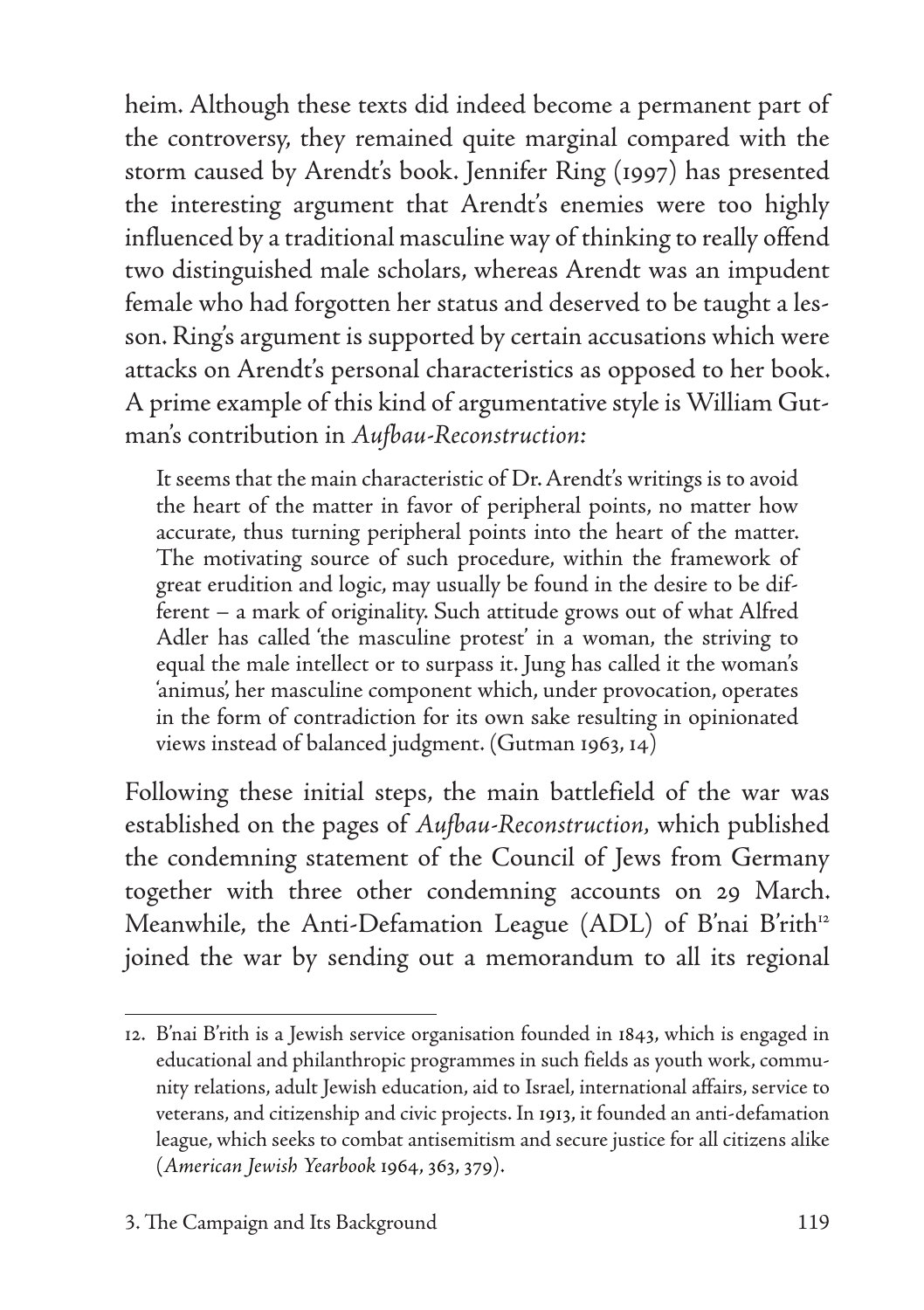offices, national commissions, and national committees alerting them to Arendt's defamatory conception of Jewish participation in the Nazi Holocaust. The ADL's fear was that antisemites would point to Arendt's report as evidence that Jews were no less guilty than anyone else for what had happened in Europe. It continued to go on the attack by issuing another bulletin which included an outline of the book, a superficial summary of its most controversial points, a copy of the Council's statement and an excerpt from a piece published in the *Jewish Floridian*. The ADL did not hesitate to provide this information to book reviewers when the volume did appear. As Young-Bruehl points out, many reviewers accepted the advice, as the bulletin's phrases reappeared with monotonous regularity until supplanted by others made available in the July 1963 issue of another B'nai B'rith journal, *Facts* (Young-Bruehl 1982, 348).

While the campaign was being organised in America, Siegfried Moses flew from Israel to Switzerland to try to persuade Arendt to halt the publication of the book in order to quell the storm. When Arendt refused, he suggested that she sharpens the distinction between the later Jewish Councils and the aid work they did prior to the war (Arendt 1985/1992, 564). Although Arendt accepted this suggestion, it was already too late. The New York Jewish community was already up in arms, as Hans Morgenthau wrote to Arendt (Young-Bruehl 1982, 349), and her report was being discussed and debated throughout Manhattan.

Perhaps the most dramatic and certainly one of the most influential events took place right around the time Arendt's book was published by Viking Press. The Israeli prosecutor in the Eichmann trial, Gideon Hausner, flew to New York to address a meeting of the Bergen-Belsen Survivors' Association. Present at the meeting was also Nahum Goldmann, the president of both the World Zionist Organization and the World Jewish Congress. Together, these two men vehemently attacked Arendt's account, which they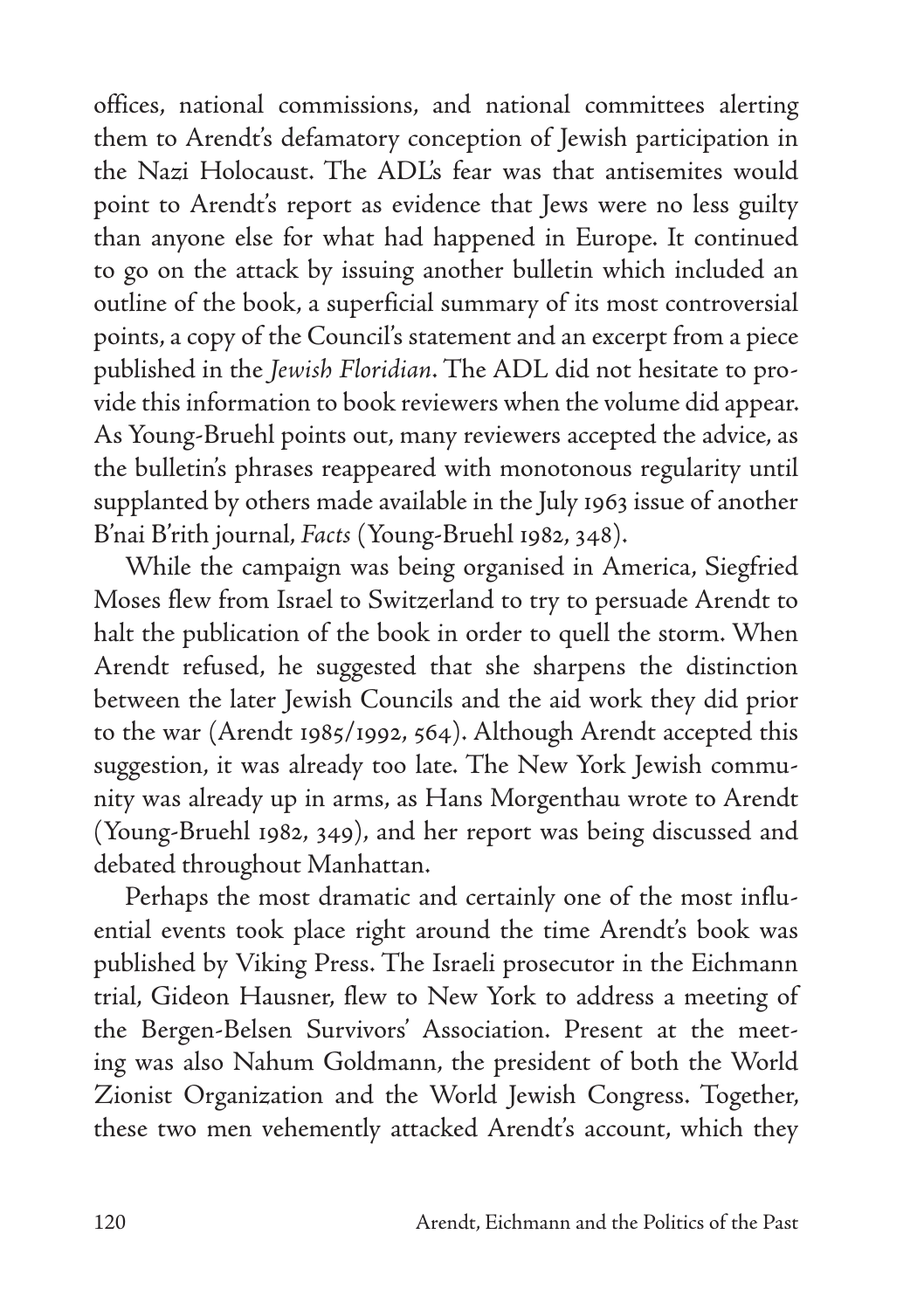included among the attempts which had been made to minimise the responsibility of the Allies for what happened and to transfer the responsibility to the victims instead. Goldmann preached that "others [than Jews] must share the blame, too. And among these are the leaders and peoples of the Allied countries during World War II, who stood witness to this great tragedy of which they were informed and, under the pretext of the need to concentrate solely on the winning of the war, rejected all pleas and proposals to take concrete actions, which, if taken, would have resulted in the rescue of many Jewish lives." (*New York Times,* May 20, 1963) Thus, Goldmann tried to give the impression that the Jewish organisations could not have done anything more and that it was the Allied countries' fault that an efficient rescue of the Jews was not organised.

In this context, Goldmann situated Arendt among those "who engage today in throwing stones at the victims of the Nazis, charging them with cowardice and lack of will to resist. Those who engage in this practice – such as Hannah Arendt – are devoid of any psychological understanding and perspective of those terrible days, as well as all reverence for the unparalleled suffering and tragedy of the 6,000,000 who perished." *(New York Times,* May 20, 1963)

During the trial, one of Gideon Hausner's main legal strategies had been to portray Eichmann and the Nazis in general as such an indefatigable enemy that resistance would have been impossible. He always asked the survivors the same question: "Why didn't you resist?" This did not, however, prevent him from speaking about Jewish heroism in New York and sharply rejecting the thesis that the Jewish victims of the Nazi regime had acted passively. Hausner also attacked those historians "who for one reason or another cruelly and falsely blame the Jews and their leaders for letting themselves be slaughtered," arguing that they blatantly distorted facts and evidence *(New York Times,* May 20, 1963). Here, he obviously referred to Raul Hilberg.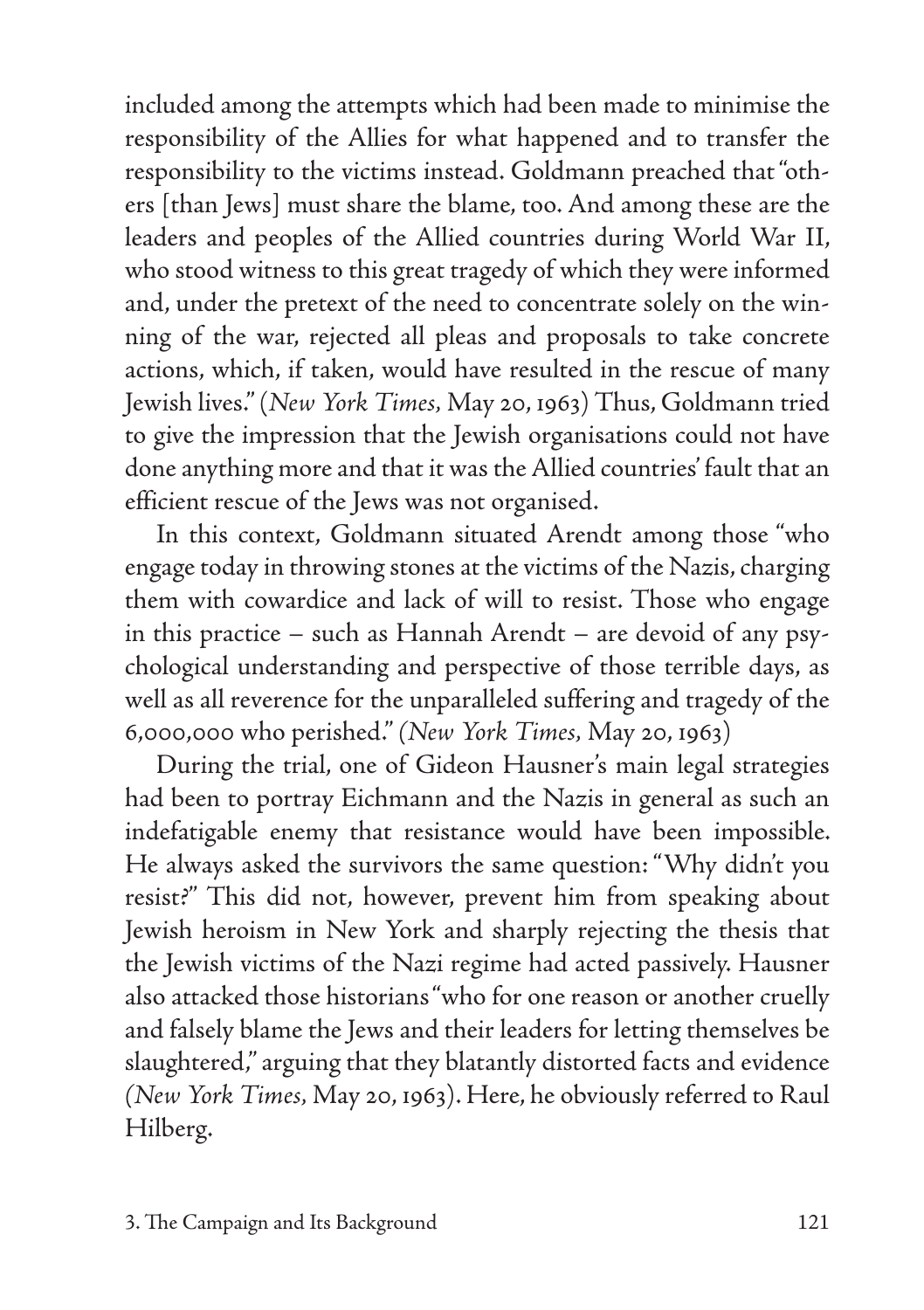### **3.3. Writing Against the Current**

One can only speculate about the question of how Arendt's book would have been received without this powerful campaign, which was organised and promoted on a number of fronts and which was started even before the book came out, thus denying the reading public the opportunity to form a first impression of it freely and without public pressure and propaganda. However, although the Jewish organisations did not dawdle in initiating their reaction, it is noteworthy that all of the very first reactions in the Jewish quarters to the report were by no means negative. Among those who first sympathised with Arendt was the *National Jewish Post and Opinion,*  which published a pro-Arendtian editorial on 8 March. It correctly predicted that Arendt's report would raise a furore which could leave a more lasting impression on the Jews of the United States and the world than either Eichmann's apprehension or the testimony in the Israeli court (*National Jewish Post and Opinion,* March 8, 1963).

Like the others, the *National Jewish Post and Opinion* also focused on Arendt's thesis of Jewish cooperation. However, unlike contra-Arendtian warriors, it was not satisfied with Jewish conduct and policy under Nazi rule. It argued that Arendt managed to show that the slaughter of six million Jews could not have occurred without the cooperation of the Jews and concluded:

Although the medicine is strong, we feel it is important that what Miss Arendt has written receive as wide a circulation in the Jewish community as possible. It is necessary for the diaspora to know to what extent refusal to fight to the last breath, even against all odds, was a factor in the wiping out of European Jewry [...] Jewish leadership failed. Some sold out their brother Jews by the thousands in order to save their own skins [...] We are all blameworthy. But we will be tragically unfitted to carry on the tasks before us if we do not accept our share of the blame, and if we do not learn the lesson Miss Arendt's insights has prepared for us. (*National Jewish Post and Opinion,* March 8, 1963)

For the *National Jewish Post and Opinion*, the Eichmann case was one single episode in a long list of mistakes made by the Jewish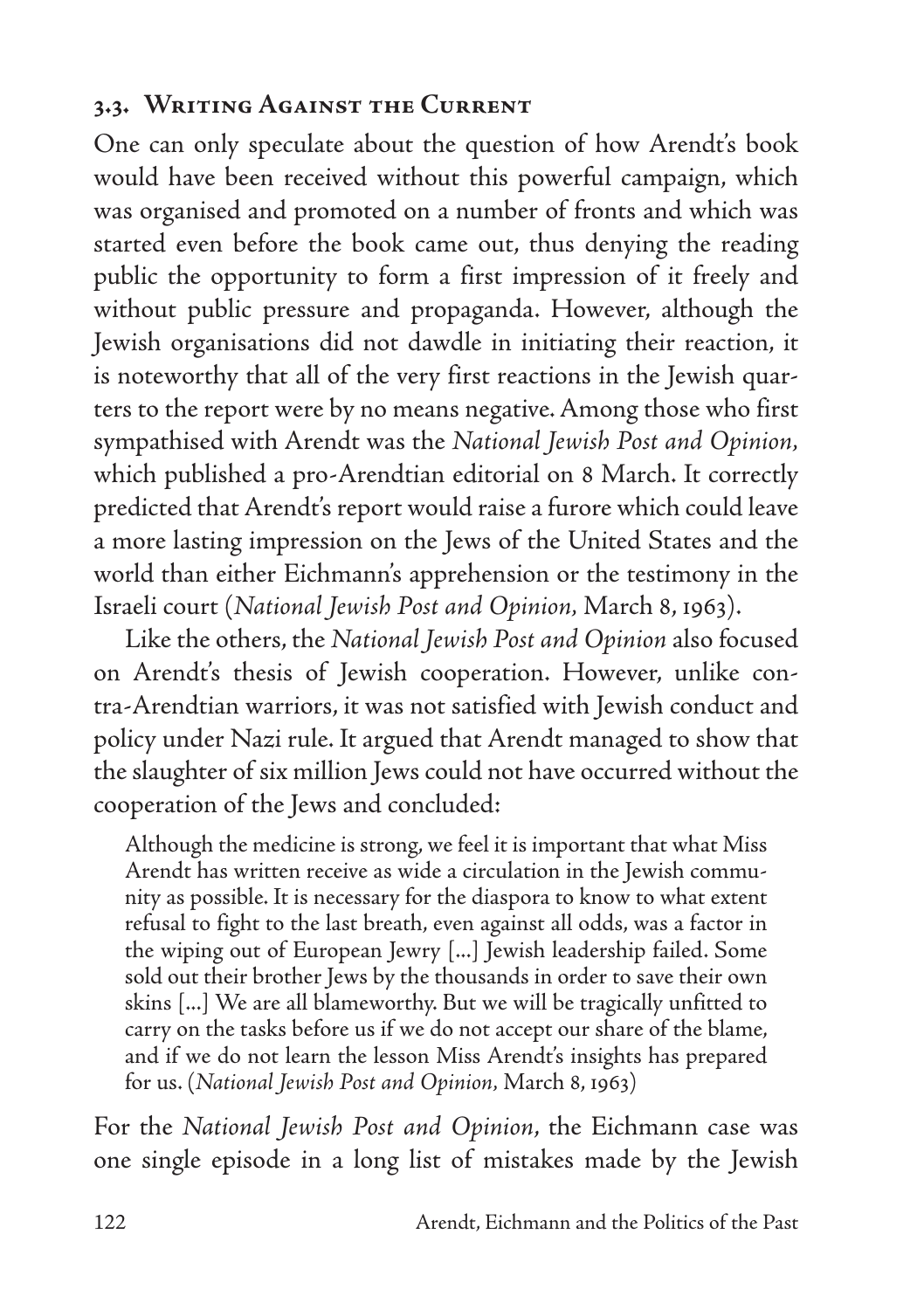leadership. The unhappy side of the event was the fact that, as long as the role and responsibility of the Jewish leadership was concealed, it was impossible to learn anything of its mistakes. Worse still was that very soon after the Eichmann trial it turned out that nothing had changed, but the leading Jewish organisations continued their chaotic and ineffective policy caused by an inherent lack of unity and shared policies in urgent matters.

In April, the *National Jewish Post and Opinion* turned to the role of Jewish leadership in the context of the fate of Russian Jews. It claimed that the most urgent matter at hand was the discrimination against Russian Jews which the American Jewish organisations handled as helplessly and with as little unity as before. Each organisation acted on its own without keeping in contact with other organisations. The editorial asked: "What is so much at stake that Nahum Goldmann (World Jewish Congress), Label Katz (B'nai B'rith), Mr. Sonnabend (American Jewish Committee) and the heads of other national Jewish organisations cannot sit together across a table and discuss the situation in depth?" It admitted that this was not another Nazi situation, but it also recalled that American Jewish organisations were unable to unite even under the impact of the Nazi Holocaust. To prove this argument, it took up the case of the Hungarian Jews, whom the American Jewish Joint Distribution Committee failed to save despite the fact that it already had connections that were fronting for it in Hungary. (*National Jewish Post and Opinion,* April 12, 1963)

Thus, according to the *National Jewish Post and Opinion,* Arendt's argument about Jewish collaboration with the Nazis and the lack of united resistance was merely more sad proof of the political impotence and incompetence of the Jewish organisations and the Jewish political tradition. This view was put even more succinctly in the editorial letter of Burton Halpern in the 3 May issue of the newspaper. He argued that the Jews of Europe were hopelessly incapacitated and emasculated by the organisations which should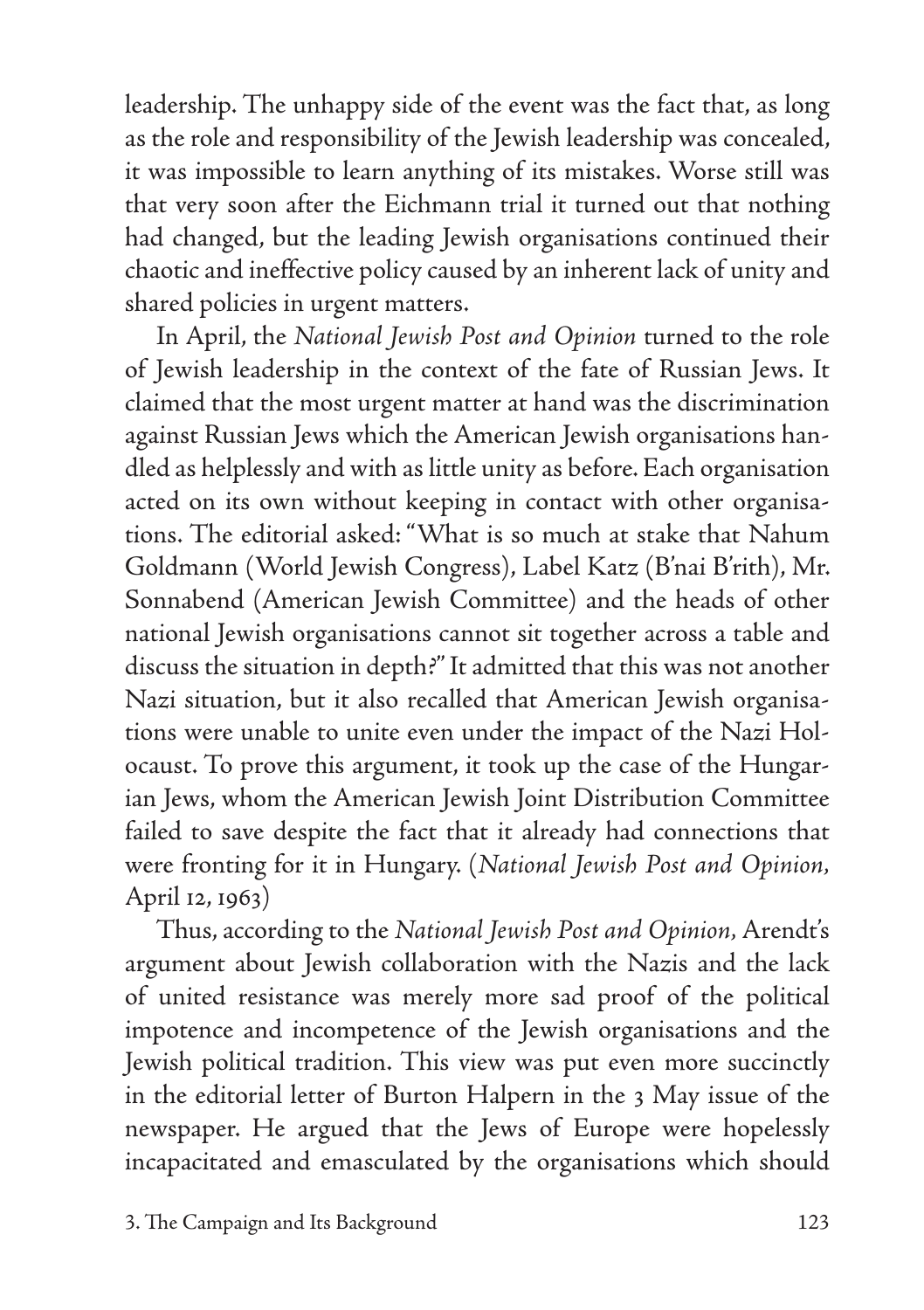have galvanised them to collective action. What resistance took place did so despite, not because, of the Jewish hierarchy. The Jewish defence, escape, and retaliation failed to materialise simply because the Jewish leadership decreed against it (*National Jewish Post and Opinion,* May 3, 1963).

Despite its overall contra-Arendtian tone, also *Aufbau-Reconstruction* allowed room for an account sympathetic to Arendt at the beginning of the controversy.13 On 10 May, it published a comment on the statement of the Council of Jews from Germany by Martin Lederman, who strongly refuted the Councils right to speak on behalf of all German Jews. He disapproved of the Council's self-righteous defence of the leadership of Jewish organisations and institutions "as if they had been of one single kind, composition and quality, and had acted with dignity, self-respect and good judgement always and at all times. They were not and they did not.'' Lederman pointed out that he was not alone in his opinion, but that a number of his friends (i.e. other German Jewish immigrants) agreed with him. (Lederman 1963, 5) This, of course, supports the fact that not all the readers of Arendt's report initially condemned it as a false representation of the events, but rather saw in it an original attempt to discuss events which had been dismissed for 20 years. Lederman concluded his account with a question which excellently encapsulates the question of what the entire controversy was about: "Shall we not give Hannah Arendt the right to voice doubts as to the wisdom of Jewish men in leading positions?" (Lederman 1963, 5)

In June 1963, there still were a number of Jews who sympathised with Arendt. This is reflected in the fact that Michael Musmanno's ultra-critical and almost libellous review in the *New York Times Book*

<sup>13.</sup> However, it should not be forgotten, on the other hand, that this single pro-Arendtian piece did not change the general contra-Arendtian tone and strategy of the *Aufbau.* This strategy included the fact that it refused to print Arendt's own statement (see Arendt 1985/1992, 515).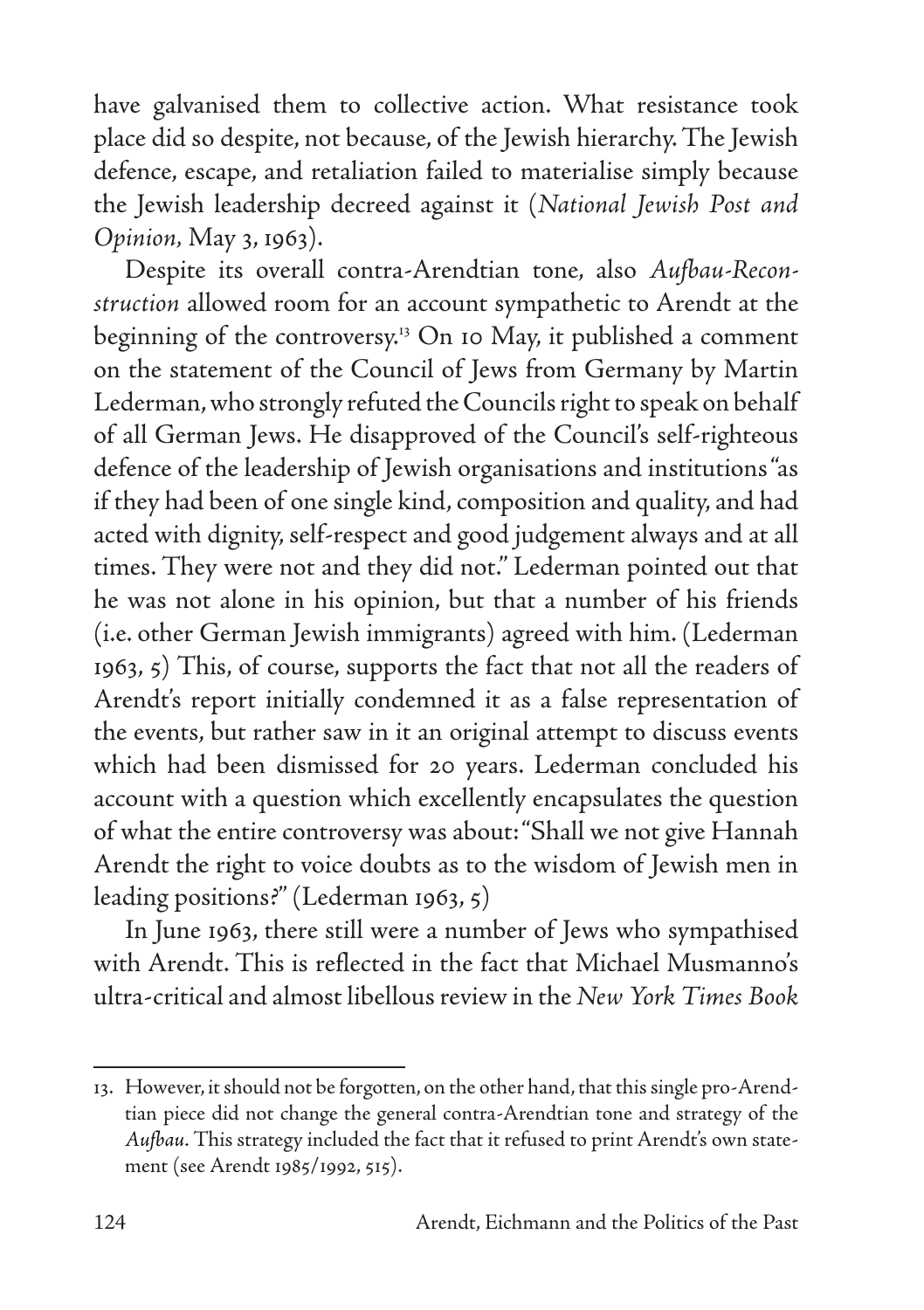*Review* caused a reaction of more than 1oo letters from readers. A clear majority of these letters was favourable to Arendt, and of these favourable accounts a significant number were written by Jews. Nevertheless, as the contra-Arendtian campaign proceeded on every possible front, less and less people dared to come to Arendt's defence in public. Thus, in general, on the Jewish side, the attempts to defend Arendt remained sporadic and scattered compared with the efficiency of the organised campaign against her which succeeded step by step in turning the general opinion of the American Jewry against her.

The New York reporter from the London based *Observer*, Irving Kristol, explained the storm caused by Arendt's book to his readers by the simple fact that "a book that touches Jewish sensibilities does not go ignored; and Miss Arendt's book grated against Jewish sensibilities that are most particularly inflammable. The reaction has been instantaneous, massive and frequently vicious." (Kristol 1963, 20) He went on explaining that the sensibility touched by her was by no means insignificant. On the contrary, she managed to touch one of the bleeding wounds of the American Jewish community:

What did, however, cause the most outrage, and with some justice, is Miss Arendt's attack on the official leadership of European Jewry, who – she asserts with undue belligerency – unwittingly assisted in the extermination of their flock by negotiating with the Nazis over the 'orderly' enforcement of their savage decrees. (Kristol 1963, 20)

One of the sad consequences of the campaign was that many people got carried away with it without ever really reading either the *New Yorker* report or the book. At the end of June, Kristol reported to his London readers that, although hysteria was diminishing and sobriety was gaining ground, "it is still not extraordinary to hear a voice at the party exclaim: 'How *could* that awful Arendt woman dare to write such a book? Of course, I haven't read it myself, but [...]'." (Kristol 1963, 20) This kind of social conversation created an atmosphere in which it was extremely difficult to defend Arendt. As most people seemed to condemn her book, one easily began to doubt one's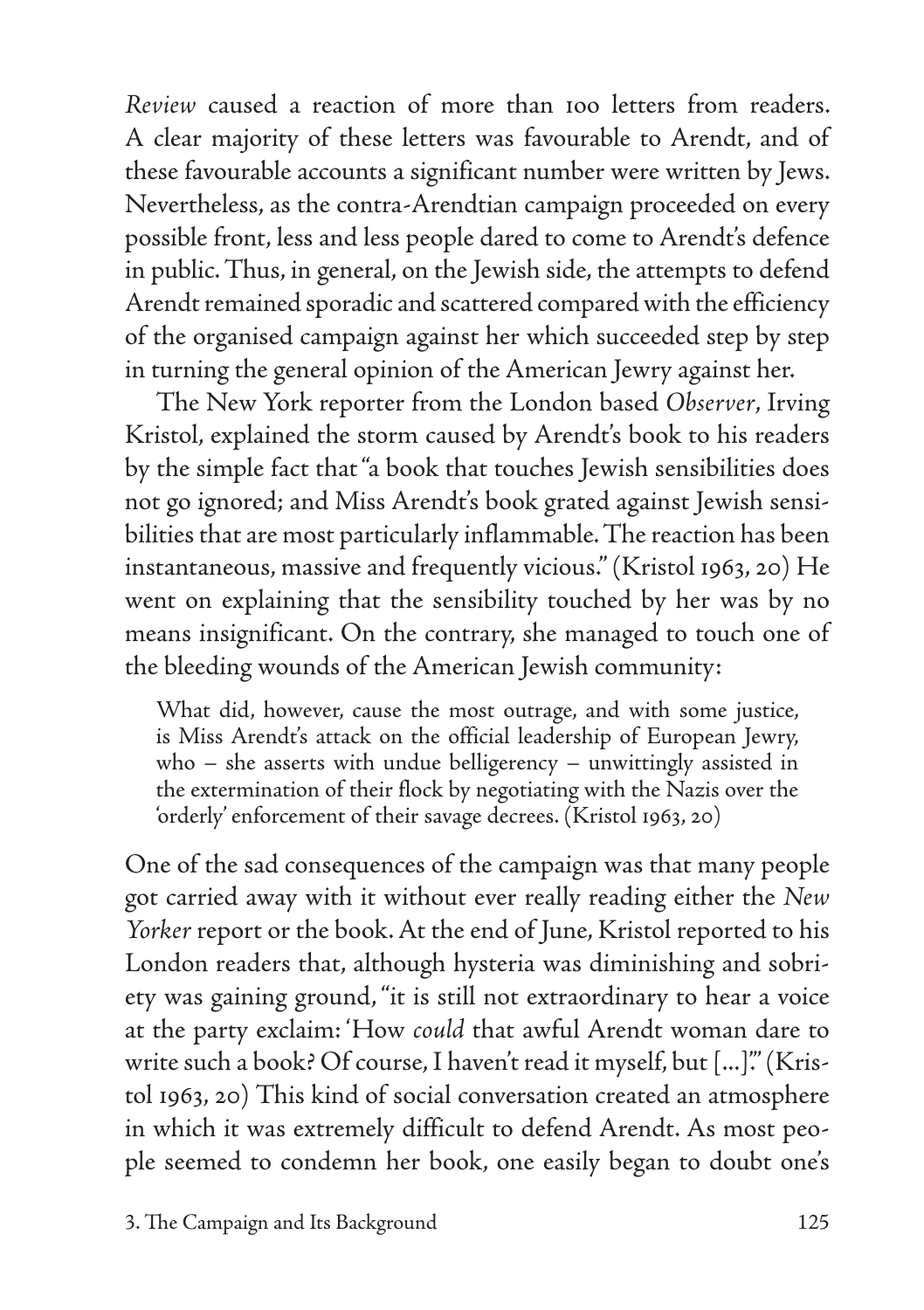own impression of it and was tempted to adopt the view shared by others. Thus, as most Jews were turning against Arendt, those Jews who were in favour of her did not dare to open their mouths in order to avoid indignation and social exclusion.

In retrospect, it is easy to see a conspicuous parallel to the debate over Eichmann's trial in 1960–61. While in 1961 the majority of Jewish side promoted an image of Eichmann as a monster and defended Israel's right to organise the trial, this same group now campaigned against Arendt's book even without properly reading it. Correspondingly, whereas the gentile side in 1961 preferred to take Eichmann as a human being and criticise a number of aspects related to the trial, it now sympathised with Arendt's critical report. In sum, in both cases the main frontline delineated between the Jewish and gentile quarters and particularly in the Jewish side it was almost impossible to publicly sympathise with Arendt. (cf. McCarthy 1964; Barnouw 1990, 247)

### **3.4. Arendt's Response**

Having completed her manuscript for the Viking Press, Arendt flew to Europe, where she spent the entire spring of 1963. Hence, she followed the initial phases of the smear campaign against her from a distance and did not fully realise the magnitude the controversy was beginning to reach. Her disinterest in the public reaction to her book stemmed in part from her general attitude towards her intellectual work and public life; she never flattered the reading public, but instead promptly wrote what she believed to be correct and true. Her relatives and friends knew from experience that she would have to pay for this from time to time. Arendt's closest friend, Anne Weil, expressed this thought as follows in a letter to Jaspers: "[I]t's always been that way with Hannah. She says something. People are shocked and start to inveigh against her. And she responds either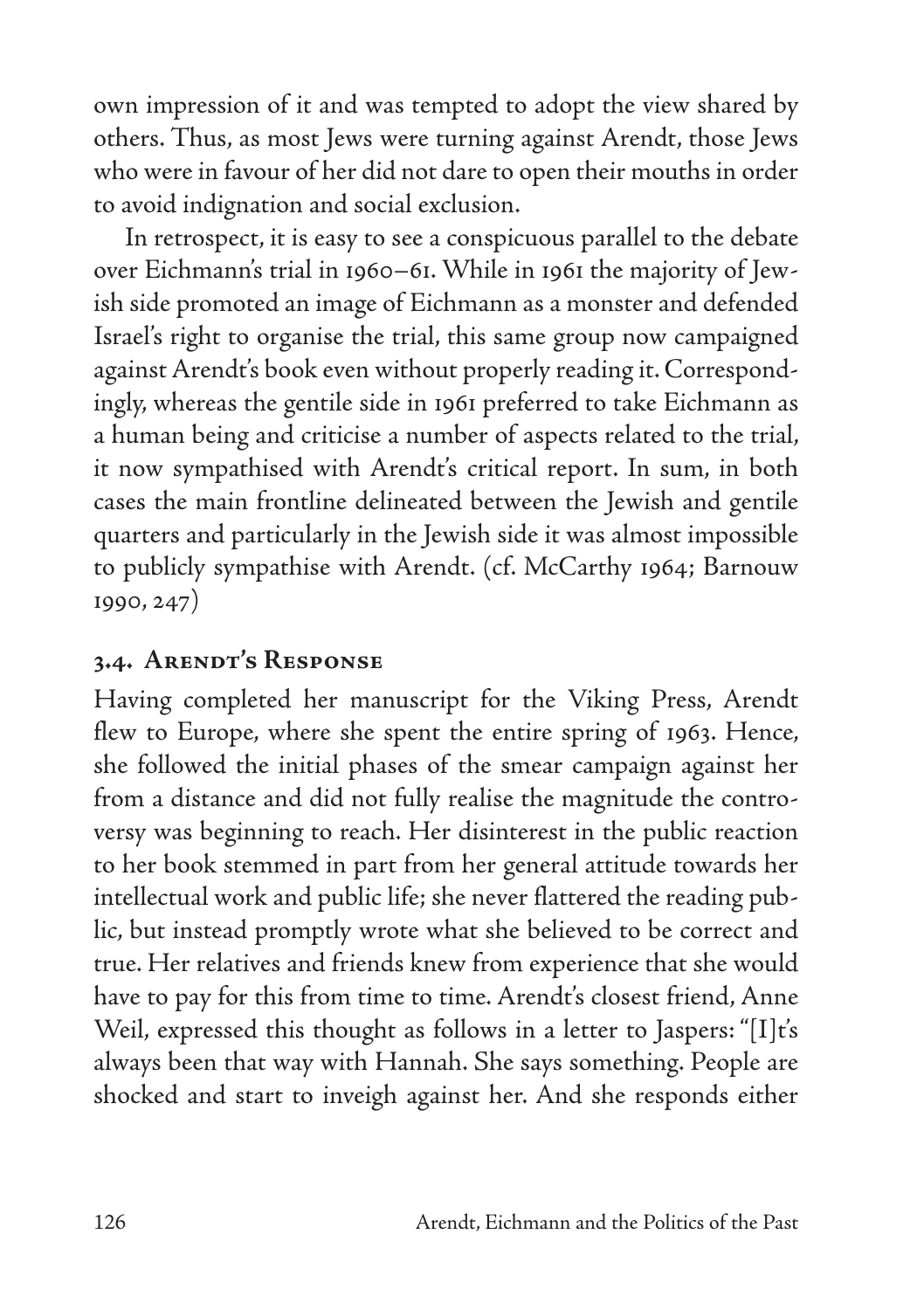with astonishment or horror: But that's the way things really are!'' (Arendt 1985/1992, 531)

Arendt's friends were inclined to see this character trait as an expression of her naivety. Jaspers agreed with Anne Weil: "And then I think with Anne Weil: how infinitely naïve not to notice that the act of putting a book like this into the world is an act of aggression against 'life-sustaining lies'. Where those lies are exposed and the names of the people who live those lies are named, the meaning of those people's existence itself is at stake. They react by becoming deadly enemies." (Arendt 1985/1992, 531)

Jaspers was certainly correct in his assessment of people's reactions to Arendt's work. However, he and Weil were probably wrong in their explanation of Arendt's attitude as a simple manifestation of her naivety. Arendt's reply speaks against this explanation: "Annchen's remark – yes, she is probably right; that's essentially the way it's always been. Except that in the public context things are significantly different. And of course I'm 'naïve' – as I was writing, I really didn't think of anything else but presenting things as correctly and as fully supported by facts as I could." (Arendt 1985/1992, 537)

As opposed to having been naïve, Arendt could be characterised as having been uncompromising in her attitude towards presenting things as correctly and accurately as possible. She certainly could not have foreseen that her trial report would turn all the most important and powerful Jewish organisations against her. This was not, however, because she was naïve but because she had a sense of personal modesty which prevented her from megalomaniacally believing that her book would blow the world away. In other words, she did understand that not everyone would like what she had written, but she did not predict that her report would be considered to be of such great importance. The course of events compelled her to consider why it was that she was chosen as the target of such a fierce hate campaign.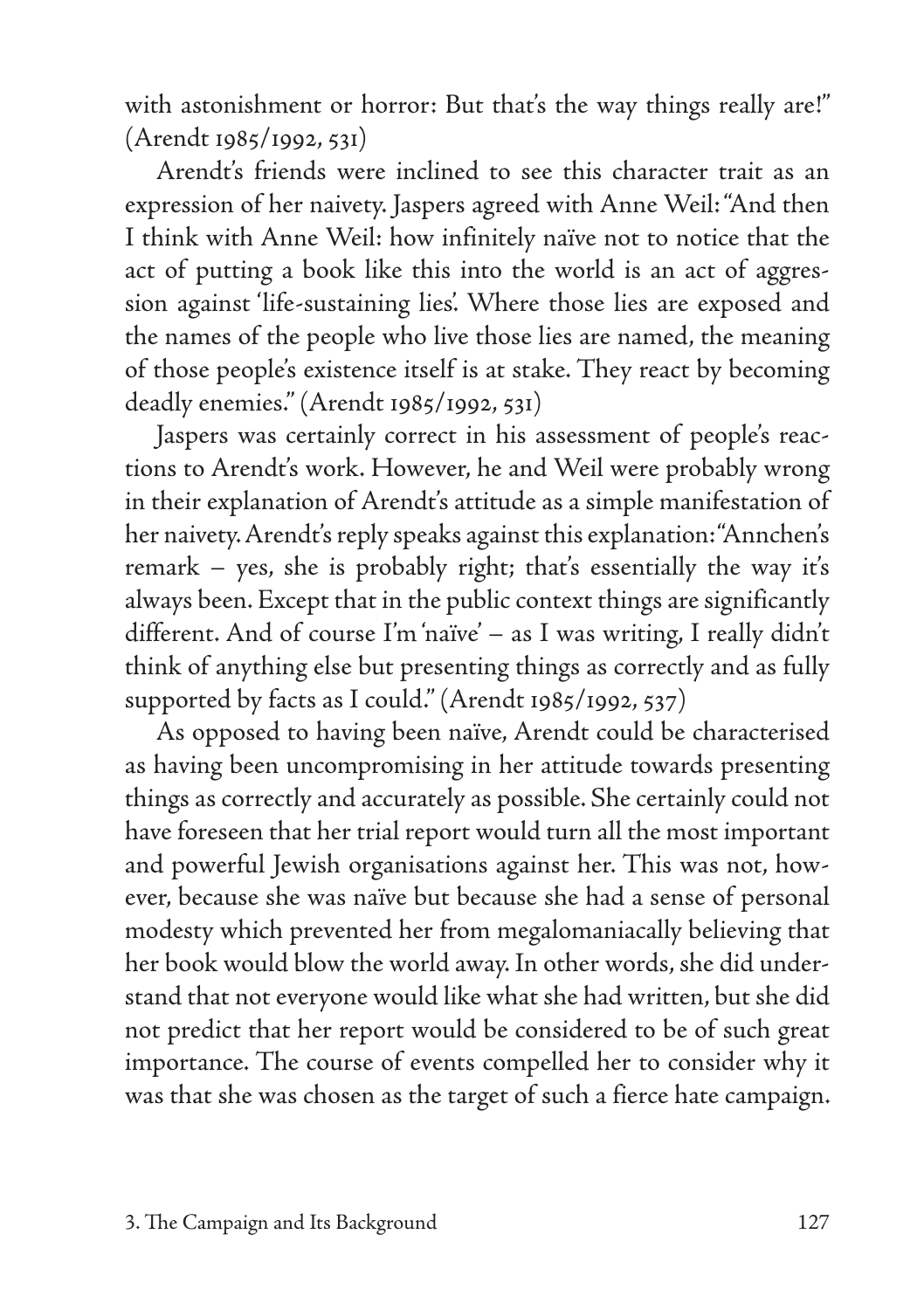When she returned to New York in June, she had no choice but to concretely face the situation, as her apartment was literally filled with unopened mail. Having gone through all the mail she was able to explain the uproar in Jewish circles to Jaspers:

The explanation is so simple that I should have understood it myself. Without realizing it, I dragged out a part of the Jewish past that has not been laid to rest; former members of Jewish Councils occupy high positions and sometimes the highest positions in governments everywhere, but particularly in Israel. (Arendt 1985/1992, 510)

Arendt continued by describing the main characteristics of the smear campaign, after which she paralleled it with the Dreyfus affair:

It is quite instructive to see what can be achieved by manipulating public opinion and how many people, often on a high intellectual level, can be manipulated [...] the reactions have taken such a turn [...] that a friend said it's like the time of the Dreyfus affair. Families are split down the middle! [...] If I had known this would happen, I probably would have done precisely what I did do. And in the long run it's perhaps beneficial to sweep out a little of that uniquely Jewish rubbish. (Arendt 1985/1992, 511)

As these quotations show, Arendt immediately understood that the "hot potato" in the controversy was her thesis of Jewish cooperation. Jaspers hurried to reply, immediately agreeing that the campaign had been caused by the fact that Arendt had touched an extremely sore nerve for many people by illustrating that their lives had been guided by a lie. In Jaspers' view, the paradox of the reaction was that what Arendt had communicated was in large part already known (Arendt 1985/1992, 511). In other words, Arendt was not attacked for disclosing previously unknown facts but because she insisted on dealing with certain unpleasant facts about which the Jewish establishment preferred to keep silent.

Jaspers also pointed to the fact that the reverse side of Jewish cooperation was also involved. This was the question of the resistance movement, which was intended to cause a louder uproar in Germany than the question of the Jewish Councils. Arendt admitted this,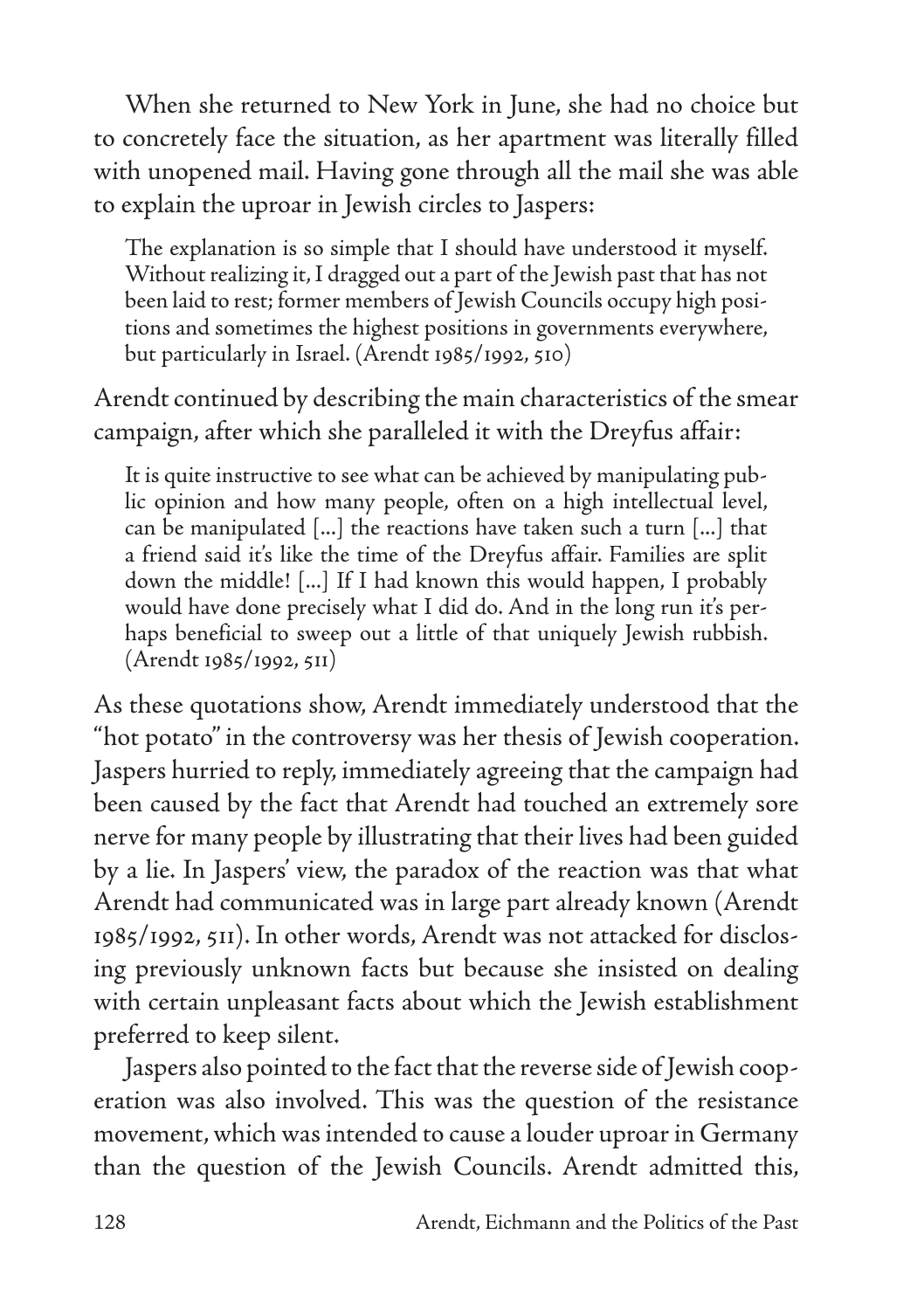although she was far more critical towards the role of the German resistance than Jaspers:

[R]esistance to the regime itself never became a principle for them [the Germans]. As far as the question of how much they knew is concerned, the answer would probably be different for each individual. But in general we can probably say that the majority of them were themselves so very much involved in the regime, or at least had such close ties to important functionaries, that one can assume they knew what was, on the Eastern Front at least, common knowledge. Whether they wanted to admit to themselves that they knew what they knew is another question [...] What I mean is that everyone who had a political role – even if he was against the regime and even if he was secretly preparing an assassination attempt on Hitler – was infected by the plague in both word and deed. In this sense, the demoralization of the country was complete [...]. (Arendt 1985/1992, 518)

While Arendt and Jaspers enthusiastically agreed upon the reasons for and consequences of the smear campaign, the scandal was growing to fantastic proportions in Manhattan. Arendt accepted a few invitations to participate in public debates on the book, but she was to learn that anything she did would inevitably be used against her. For example, a successful lecture given to the students of Columbia University, arranged by Albert Friedlander of the CCAR,<sup>14</sup> turned out to be a Pyrrhic victory in the sense that it caused the Israeli government and the Jewish organisations dominated by it to significantly increase their efforts. This was reflected by the fact that the functionaries behind the campaign no longer limited themselves to merely speaking against Arendt in purely Jewish quarters, but instead sent Ernst Simon on a special mission to a number of universities to campaign against Arendt in gatherings organised by Hillel societies.<sup>15</sup> (Arendt 1985/1992, 522) Arendt concluded:

<sup>14.</sup> Central Conference of American Rabbis, founded in 1889, which seeks to conserve and promote Judaism and to disseminate its teachings in a liberal spirit.

<sup>15.</sup> Hillel is a worldwide Jewish campus organisation that provides opportunities for Jewish students to explore and celebrate their Jewish identity.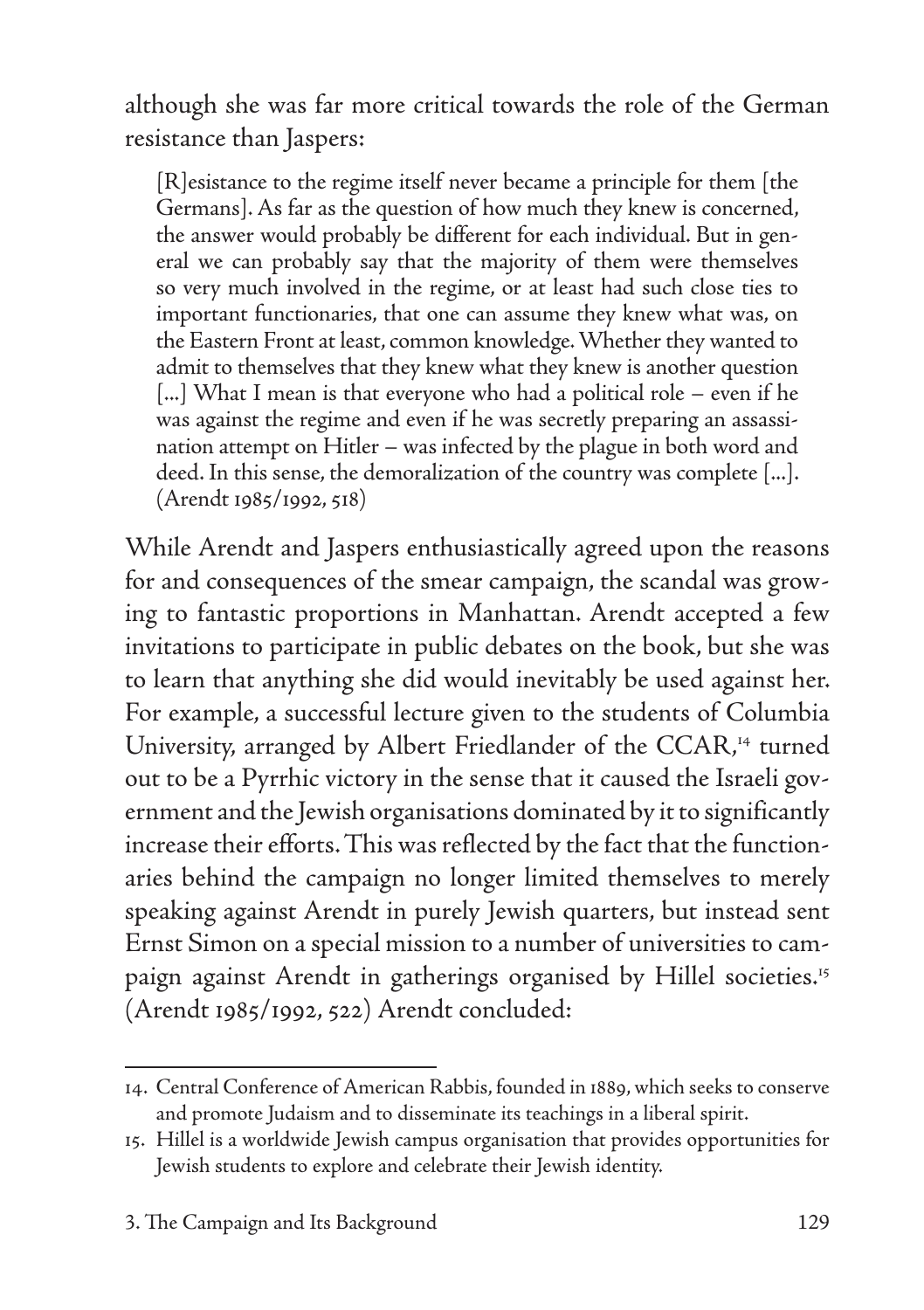Everything proves, in retrospect, to have been a trap [...] There is hardly anything I can do, at any rate nothing that would be effective. These people know very well I can't take them to court, because it would ruin me financially and because with their massive financial and organizational resources they would win the case easily [...] If I wanted to refute every lie, I could spend all my time at it and would need a research staff and secretaries to help me out. (Arendt 1985/1992, 523)

Simultaneously, Arendt grew to be increasingly confident as to the reason for the entire campaign:

Finally, the question remains as to why the Jewish "establishment" is taking such an extraordinary interest in this matter and going to such massive expense. The answer seems to be that the Jewish leadership ( Jewish Agency before the state of Israel was founded) has much more dirty laundry to hide than anyone had ever guessed [...] Well, they won't murder me, because I don't have any beans to spill. They just want to make an example of me to show what happens to people who take the liberty of being interested in such matters. (Arendt 1985/1992, 524)

However, Jaspers did not believe that the explanation was quite that simple. In his view, something within the "Jewry" itself had been struck a blow, and the organisation behind the moulding of public opinion was connected to this. In other words, in his view, the campaign was effective because it had struck a responsive chord in people. (Arendt 1985/1992, 527) Arendt admitted this and reported that the Israeli consul himself had accused her of betraying her people by saying certain things "in a hostile environment". Arendt concluded that "because of Hitler and Auschwitz two things have become virulent again, the ancient *odium humani generis* and the terrible ancient fear." (Arendt 1985/1992, 536)

It is obvious that both "real political" factors and deep national sentiments were at stake in the smear campaign. Hannah Arendt was not just "anybody" to the American Jewish community, and despite her independence as a thinker and theoretician, she was definitely considered to be a member of the Jewish community of Manhattan.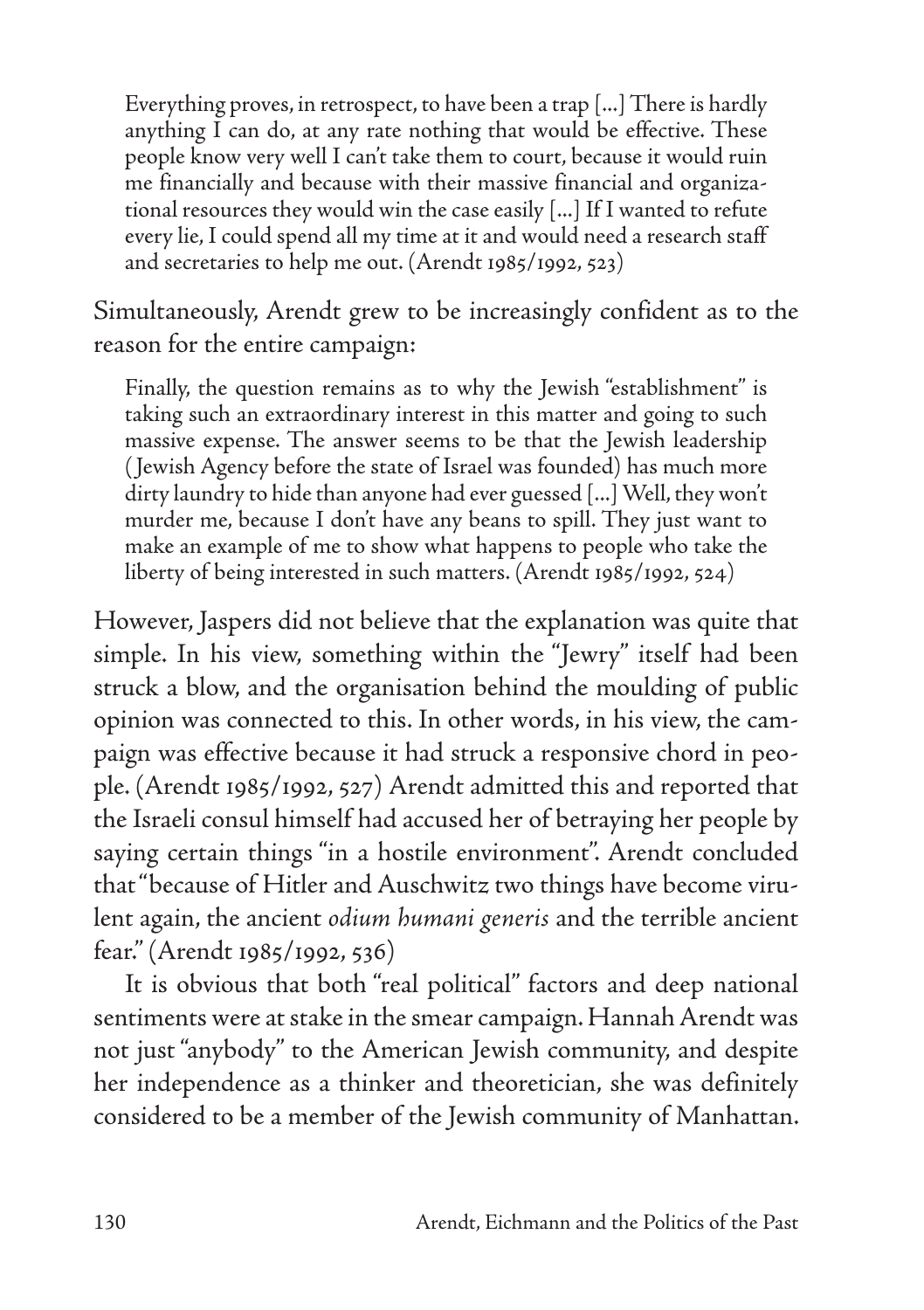This is reflected by the fact that the public smear campaign was complemented by a personal campaign of persuasion and pressure. The aforementioned contacts by Siegfried Moses and the Israeli consul were by no means the only personal contacts made with Arendt during the campaign. The very same people who publicly attacked Arendt on the pages of *Aufbau –* people who personally knew her – repeatedly approached her in private. What made these attempts at contacting her most off-putting in Arendt's view was the fact that these people attempted to wash their hands of the situation by explaining that their profoundly two-faced behaviour had been in the best interest of the entire Jewish community:

This taking out of both sides of one's mouth is characteristic of this whole business to an incredible degree. The cynicism of the functionaries is beyond belief. They take it as a matter of course and think there's nothing wrong with it. They assure me of how much they 'admire' me and my Eichmann book in particular! And when I say: Well, then how is this possible, they say: But really now, you must understand [...]. (Arendt 1985/1992, 536)

Arendt concluded that the entire business was a classic case of character assassination (Arendt 1985/1992, 522), and it turned out that she could not have been more right. The day Jaspers optimistically awaited never came:

A time will come that you will not live to see, when the Jews will erect a monument to you in Israel, as they are doing now for Spinoza in Israel, and they will proudly claim you as their own [...]. (1985/1992, 527)

In sum, it is not an exaggeration to argue that the general public opinion amongst Jews was forcefully turned against Arendt by a deliberate campaign that was based on a very selective and distorted reading of her book. The basic method of this reading was to detach Arendt's arguments from their original context and represent them as if her primary motive had been to insult and compromise her fellow Jews as opposed to simply reporting on a trial. In my view, this is a clear case of political persecution, and one which would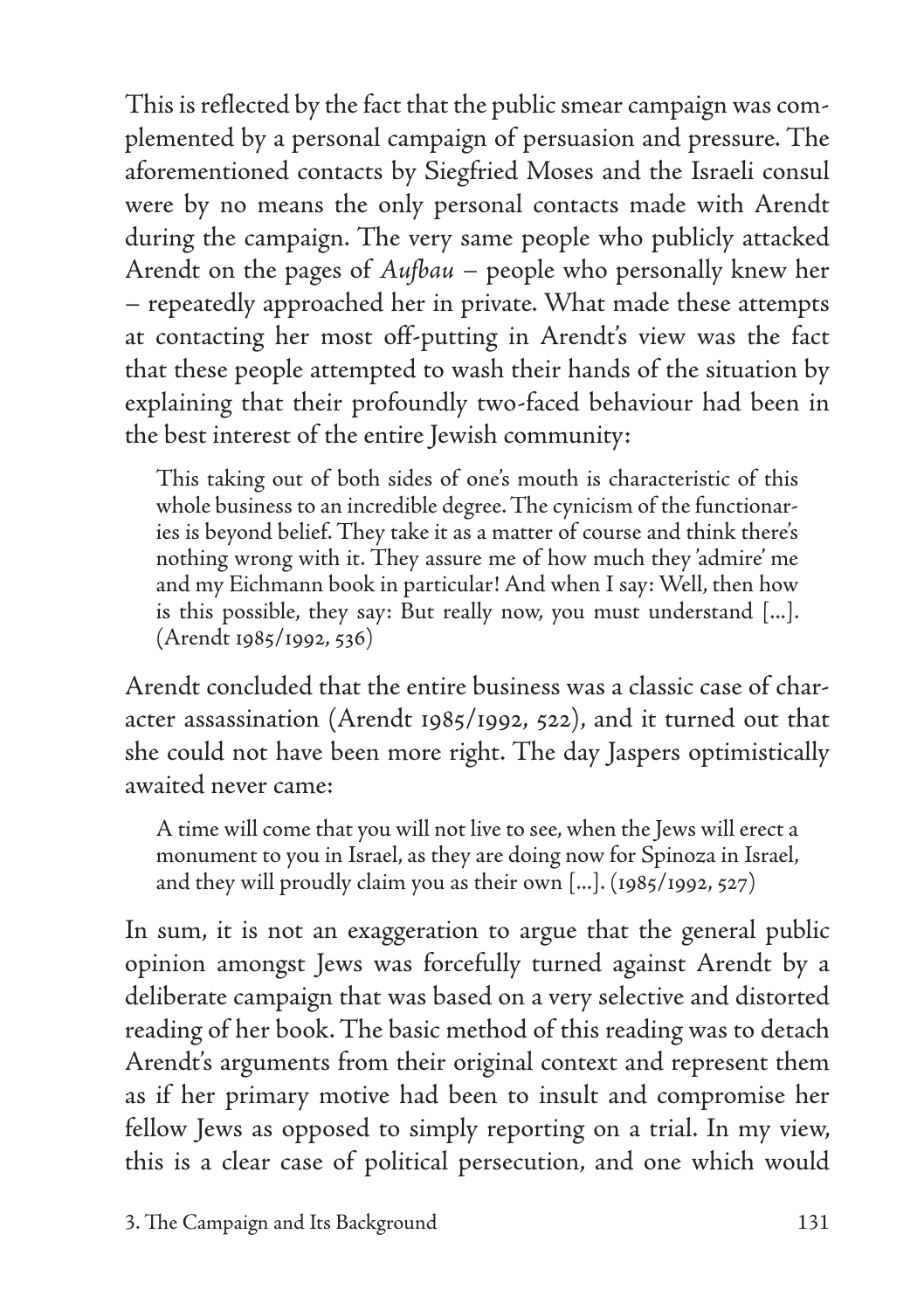stigmatise Arendt for the rest of her life. The profoundly political character of the contra-Arendtian campaign was particular in that it was caused by a deliberate attempt by the leading Jewish organisations to conceal certain unpleasant traits of their own policy during the 1930s and 1940s. Hannah Arendt became a victim of this endeavour simply because she was an easy target: as an independent scholar, she had no powerful allies who could have come to her aide. Nevertheless, what Arendt experienced is far from extraordinary. On the contrary, it is common practice in public political debates to destroy an individual's reputation instead of defending oneself by means of sufficiently persuasive argumentation. More precisely, when unpleasant and politically dangerous themes and events threaten to penetrate the public debate, they are often refuted and suppressed by those to whom they pose the greatest threat by condemning whoever attempts to deal with them in a new light. This mechanism of political battle works on two levels. On the one hand, unpleasant themes and events are turned into the personal defects of a single individual. Matter-of-fact argumentations are replaced by *ad personam* accusations. On the other hand, unpleasant facts are inverted in order to prove that one's political enemy is wrong. Both of these styles were used in the argumentation against Arendt.

I claim that the campaign against Arendt was not organised because of Arendt's arguments as such, but rather because of what she said between the lines about the most powerful American Jewish organisations and the state of Israel. More precisely, the reverse side of her critique of the Jewish leadership in Europe was the claim according to which the most important American Jewish organisations had not done everything in their power to organise the mass escape of the Jews from Europe.16 Instead of trying to rescue as

<sup>16.</sup> Later some scholars have argued that these organisations could not have accomplished much more they did even if they had tried to, because the idea of rescue did not get much support among gentiles and because of this lack there were not many shelters available. See e.g. Shafir 1999.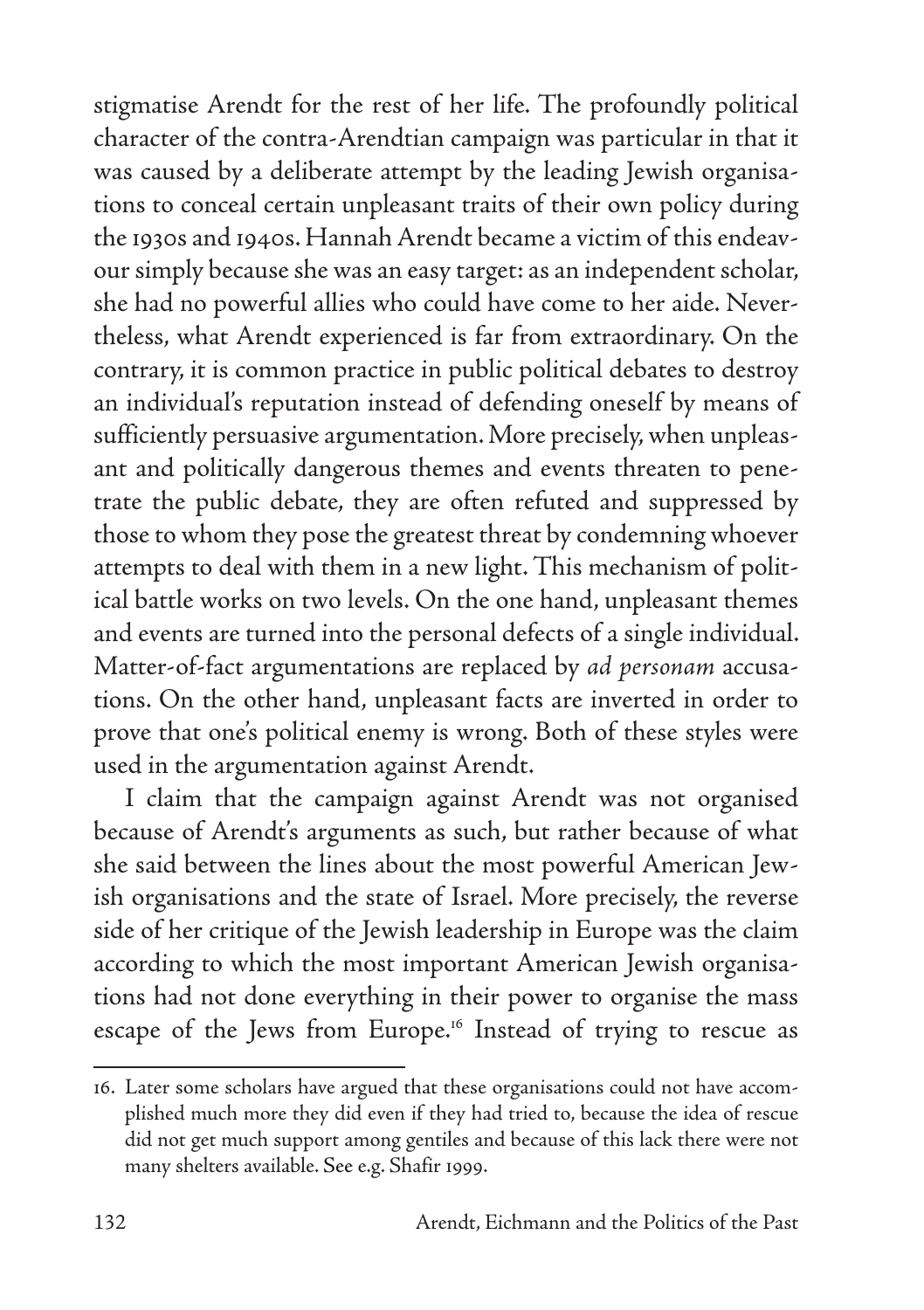many Jews as possible regardless of their fame and social status, the American Jewish organisations chose to rescue "prominent Jews". In addition, what was at stake was the reputation of certain American and Israelite Jewish politicians who were still living. Not able to prove her thesis with historical documents, Arendt pointed to the fact that the wartime laundry of the Jewish Agency was apparently far dirtier than anybody was willing to admit in public. Between the lines, she pointed to two extremely uncomfortable facts from the viewpoint of the Jewish establishment. First, she referred to the fact that the state of Israel was protecting a number of Jewish Nazi collaborators. Second, she referred to the wartime connections between the Jewish organisations and the Nazis. These remarks alone would have sufficed to alarm the entire Jewish establishment.

At the same time, she provided the Jewish organisations with a relatively harmless and powerless target. It was unlikely that such an independent and disengaged scholar would have been able to win any war against them. On the contrary, she could be used to channel the debate in such a way that critical approaches to Jewish politics both during and after the World War II could be efficiently silenced. Hannah Arendt's case became a public example of what would happen to anybody who tried to take up the dark side of Jewish politics.

What really was at stake in the Eichmann controversy was Arendt's critique of the contemporary Jewish establishment and the traditional despotic power structures of the American Jewish community. Between the lines of her report of the Eichmann trial, there is, in fact, another analysis of Jewish politics. More precisely, between the lines of the trial report Arendt carried out political reading of the Jewish political culture and pointed to some of its best-known characteristics about which nobody in the Jewish community wanted to talk – and even less so in the gentile public realm. Among these characteristics, Arendt uncovered a traditional hierarchical power structure that did not want to open itself to modern democratic